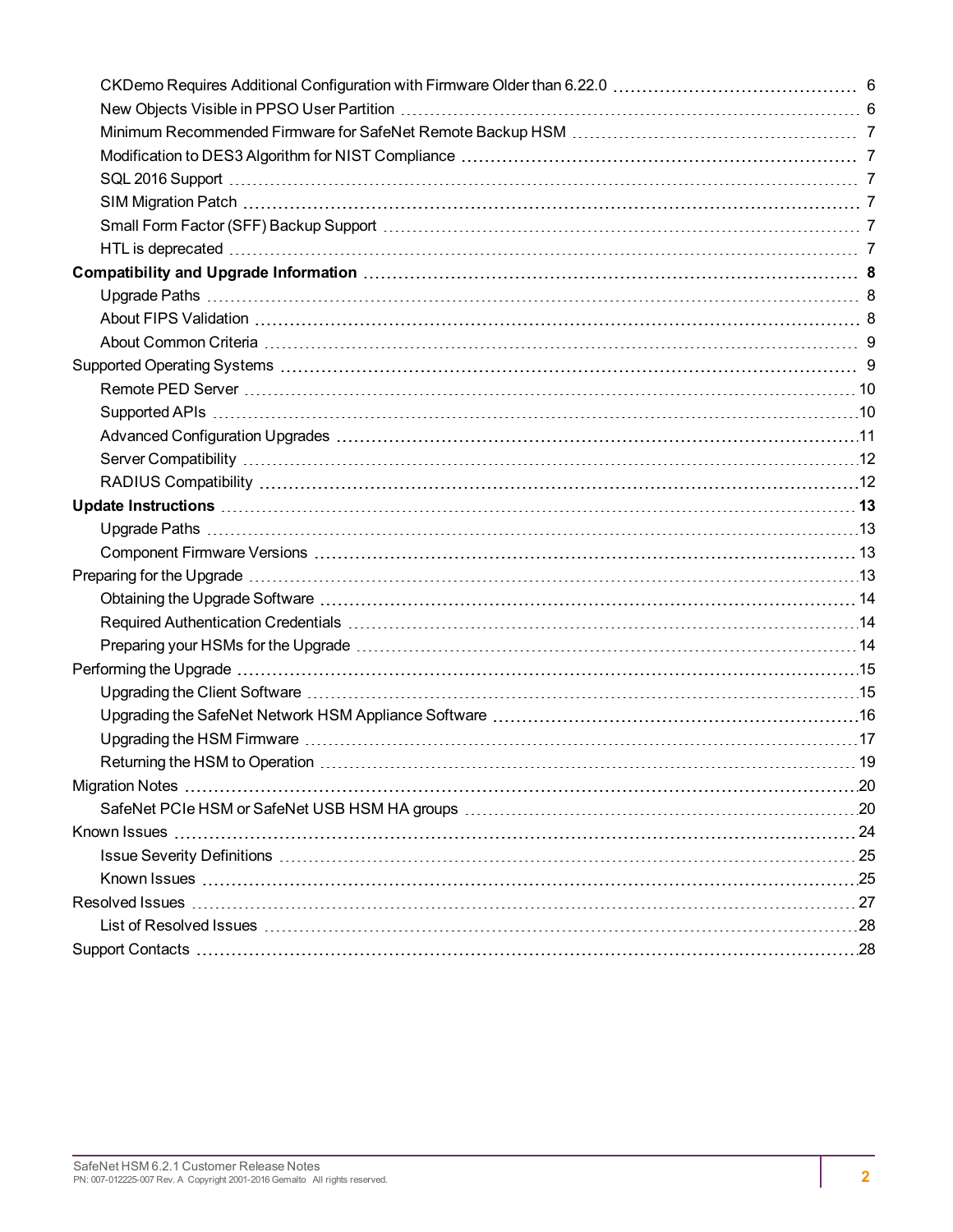# **Product Description**

<span id="page-2-0"></span>The SafeNet HSM (hardware security module) family provides FIPS-certified, PKCS#11-compliant cryptographic services in a high-performance, ultra-secure, and tamper-proof hardware package. By securing your cryptographic keys in hardware, SafeNet HSMs provide robust protection for your secure transactions, identities, and applications. They also offer high-performance encryption, decryption, authentication, and digital signing services. SafeNet HSMs are available in the following form factors which offer multiple levels of performance and functionality:

# <span id="page-2-1"></span>**SafeNet Network HSM**

SafeNet Network HSM is a network-based, Ethernet-attached HSM appliance that offers up to 100 HSM partitions, highavailability configuration options, remote management PED and backup, and dual hot-swappable power supplies. SafeNet Network HSM provides cryptographic services for network clients that are authenticated and registered against HSM partitions. Two models of SafeNet Network HSM are available – password authenticated and PED authenticated in two performance variants, the SafeNet Network HSM-1700 and SafeNet Network HSM-7000, which are capable of 1700 and 7000 (RSA 1024-bit) signings per second respectively.

# <span id="page-2-2"></span>**SafeNet PCIe HSM**

SafeNet PCIe HSM is a PCIe form factor HSM that is installed directly into an application server to provide cryptographic services for the applications running on the server. Two models of SafeNet PCIe HSM are available – password authenticated and PED authenticated - in two performance variants, the SafeNet PCIe HSM-1700 or PCIe-7000 which are capable of 1700 and 7000 (RSA 1024-bit) signings per second respectively.

# <span id="page-2-3"></span>**SafeNet USB HSM**

<span id="page-2-4"></span>SafeNet USB HSM is a USB-attached HSM that is attached directly to an application server, to provide cryptographic services for the applications running on the server.

# **Release Description**

SafeNet HSM 6.2.1 is a field upgrade which introduces some features to improve the scalability and enhance the ability to work in multi-tenant environments.

# <span id="page-2-5"></span>**Product Rebranding**

In early 2015, Gemalto completed its acquisition of SafeNet, Inc. As part of the process of rationalizing the product portfolios between the two organizations, the Luna name has been removed from the SafeNet HSM product line, with the SafeNet name being retained. As a result, the product names for SafeNet HSMs have changed as follows:

| Old product name | New product name    |
|------------------|---------------------|
| Luna SA HSM      | SafeNet Network HSM |
| Luna PCI-E HSM   | SafeNet PCIe HSM    |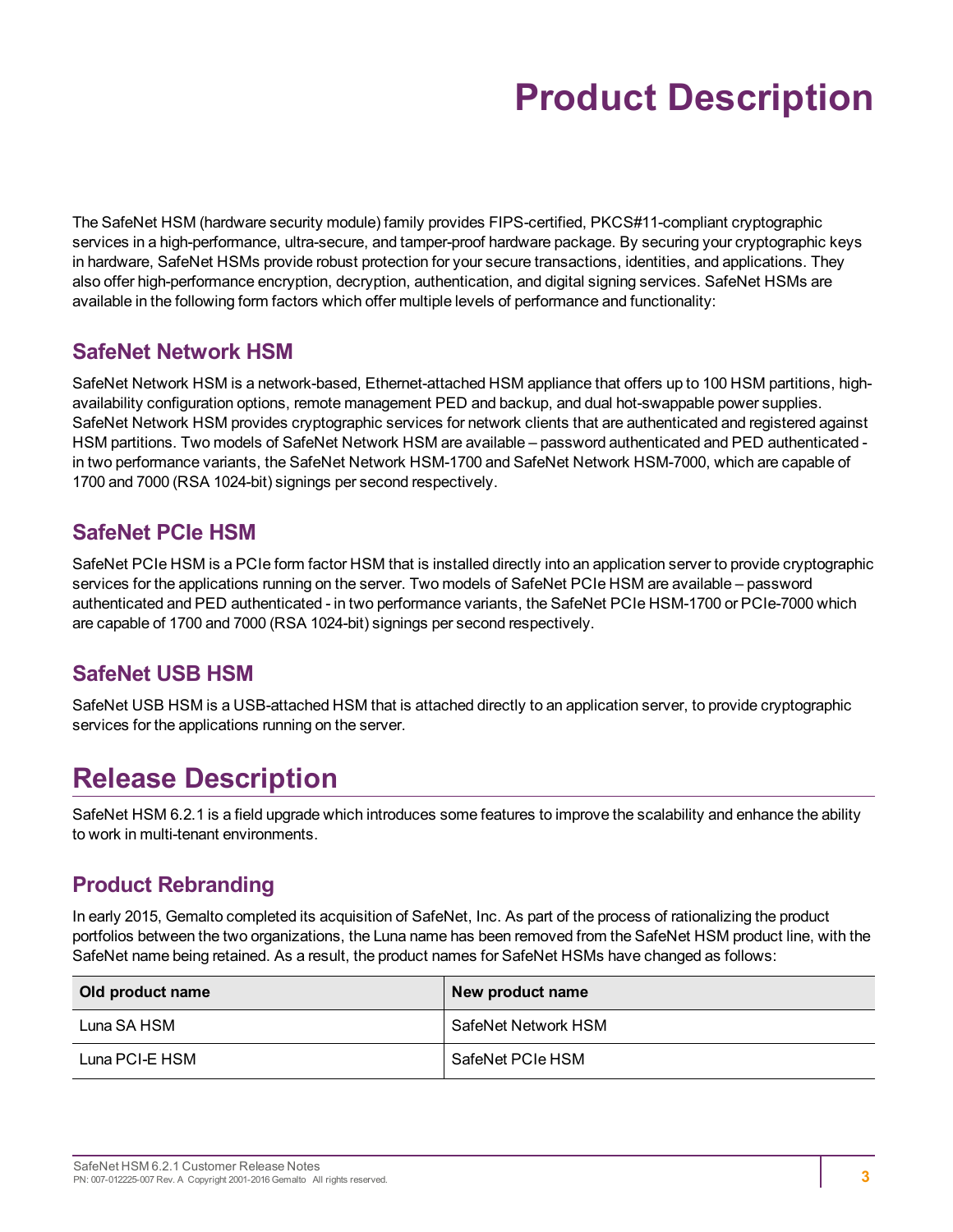| Old product name | New product name   |
|------------------|--------------------|
| Luna G5 HSM      | SafeNet USB HSM    |
| Luna PED         | SafeNet PED        |
| Luna Client      | SafeNet HSM Client |
| Luna Backup HSM  | SafeNet Backup HSM |
| Luna CSP         | SafeNet CSP        |
| Luna JSP         | SafeNet JSP        |
| Luna KSP         | SafeNet KSP        |

**Note:** The Luna name is retained for some SafeNet HSM software tools, such as LunaCM, LunaSH, LunaProvider, and Lunadiag. The device names displayed by these tools will also use the old names.

# <span id="page-3-0"></span>**New Features and Enhancements**

<span id="page-3-5"></span><span id="page-3-1"></span>The following are summaries of features new to SafeNet HSM in release 6.2.1.

### **38F KW**

М

SafeNet HSM complies with NIST Special Publication 800-38f, which describes cryptographic methods that are approved for key wrapping. The publication recommends AES Key Wrap mode (CKM\_AES\_KW) as more secure than CKM\_AES\_CBC. To use CKM\_AES\_KW update HSM firmware to version 6.24.2.

# <span id="page-3-2"></span>**Peer-to-Peer or bi-directional Remote PED Operations**

PEDServer now has the option to initiate Remote PED connection with an instance of PEDClient on a SafeNet Network HSM appliance. This is useful when the HSM and PEDClient reside behind a firewall that does not permit outgoing initiation of connections. New commands and options are added to PEDServer and to Luna Shell (lunash) on SafeNet Network HSM; requires appliance software version 6.2.1. Traditional PEDClient-initiated Remote PED connections continue to be supported - the traditional and peer-to-peer modes are mutually exclusive.

<span id="page-3-3"></span>**[Requires firmware version 6.24.2]**

# **HA FindObjects Optimization**

<span id="page-3-4"></span>FindObjects call is optimized, improving HA performance when a partition contains several thousand objects.

# **RSA 4096 Keys in FIPS Mode**

The SafeNet HSM can once again support the use of 4096-bit RSA Keys when in FIPS mode. The NIST transition of the Digital Signature Standard from FIPS 186-2 to FIPS 186-4 disallowed RSA 4096-bit keys, and a previous SafeNet HSM release imposed that restriction. NIST has reconsidered and allowed 4096-bit RSA keys. With release 6.2.1, and firmware 6.24.2, the SafeNet HSM's FIPS mode complies with the most current NIST guidance.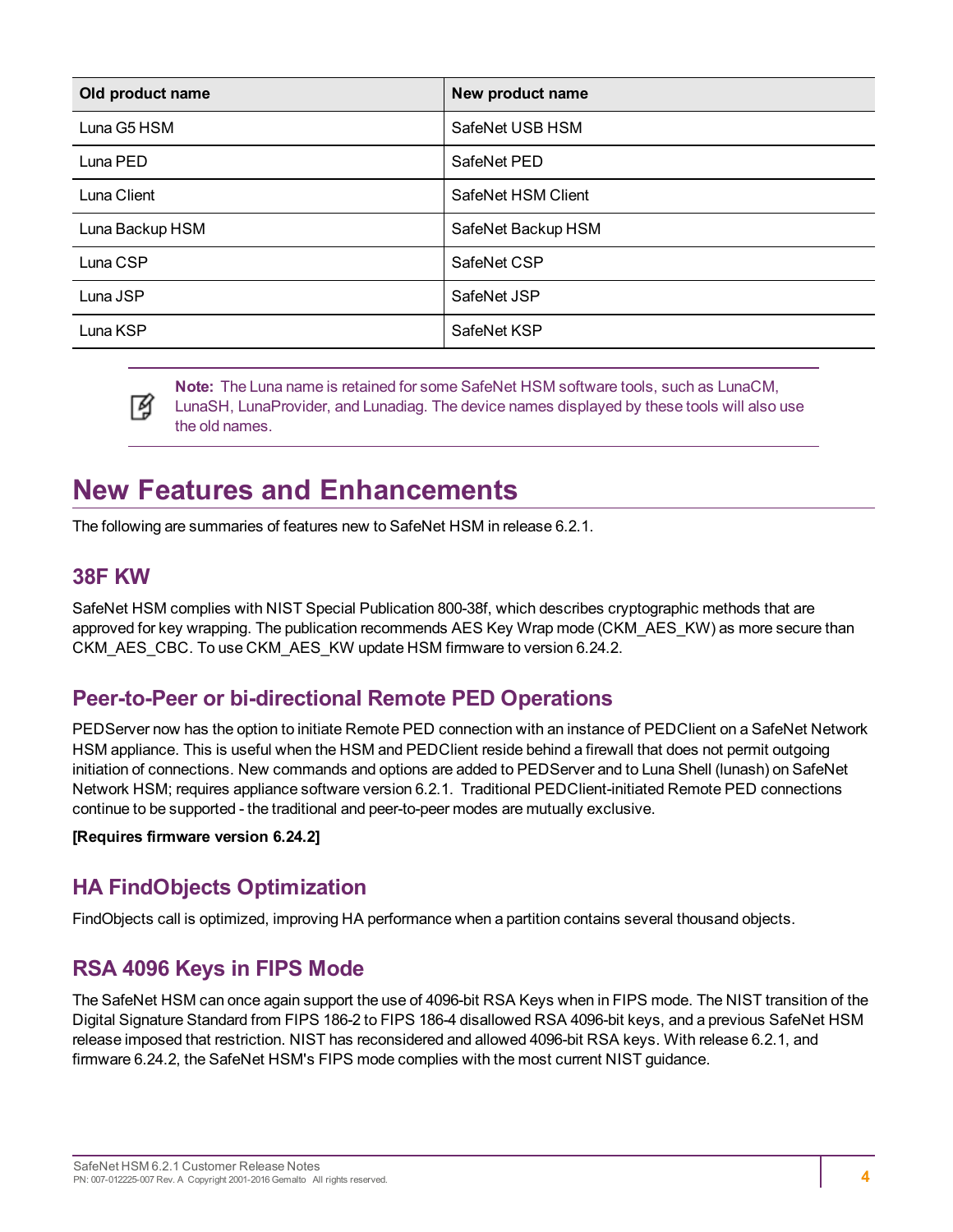# <span id="page-4-0"></span>**HA Autoinsert**

HA Autoinsert capability improves recovery and enables hands-off introduction of new or replacement HSMs to HA groups.

# <span id="page-4-1"></span>**Load Balancing of all HA Operations**

All HA operations are now load balanced. For multipart operations, balancing means that they can be assigned to any of the HA group members (previously only the primary member handled multipart). Caveat: The member that is used to initiate the operation is used for all following related operations.

### <span id="page-4-2"></span>**SFF - Capability Update Changes**

A non-destructive version of the Small Form Factor Backup capability is now available; you can add the capability to your HSM without losing HSM content. The previous, destructive version is discontinued.

<span id="page-4-3"></span>**[Requires firmware version 6.24.2]**

### **Improved Java Samples**

<span id="page-4-4"></span>Added more Java samples to cover more use-cases.

### **Partition Policy Templates - Export and Import**

The ability to create and save Partition Policy Templates, and to export and import them to other HSMs, enable administrators to replicate configured application partitions, speeding the provisioning process and ensuring consistent policy assignments across partitions with similar security requirements. The Partition Policy Template feature enables scalable policy management across tens and hundreds of partitions while also simplifying future audit and compliance requirements. The export/import aspect is implemented in appliance software and does not require additional f/w update from version 6.24.0 that implemented the basic Partition Policy Template feature

<span id="page-4-5"></span>**[Requires firmware version 6.24.0]**

# **TECHNOLOGY PREVIEW**

The SafeNet HSM Product team is proud to provide customers with advanced access to new features via our Technology Preview program. Features that are in the Technology Preview program are features that have completed development and are waiting for customer feedback from a functionality and usability perspective. Features classified in the Technology preview program should be implemented and used with caution to ensure that the functionality implemented meets customer's operational requirements.

Refer to the TECHNOLOGY PREVIEW page in the Product Overview section of the main customer documentation for details, and links.

# <span id="page-4-6"></span>**One-step NTLS setup**

Gemalto has developed a simplified, streamlined method to configure SafeNet Network HSM appliances for network trust link (NTL) using one command.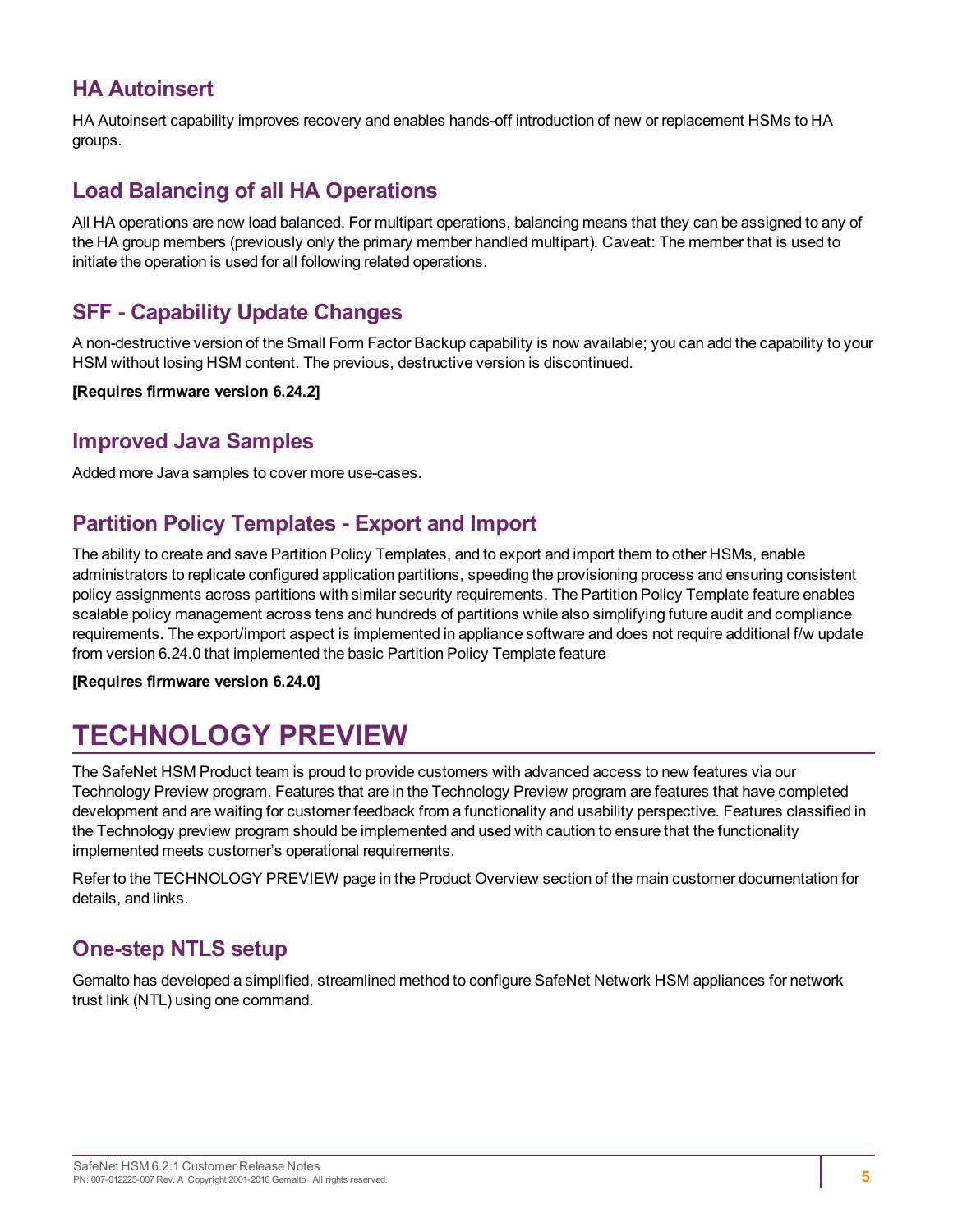# <span id="page-5-0"></span>**Appliance-Level Logging**

Appliance-side logging of HSM activity moves HSM logging directly into the appliance file system, freeing the HSM to perform cryptographic operations.

## <span id="page-5-1"></span>**Custom Roles**

Named roles can be customized, allowing compartmentalization of HSM management. A custom role is defined by a simple list of the commands that it can run. The role is then applied to named users to give them only the required access. Roles can be removed from a user or added to a user.

# <span id="page-5-2"></span>**Appliance Version via the API**

To aid in provisioning and redeployment, customers managing multiple HSMs can now directly query the API to discover the version of any HSM appliance. This removes the need to open an SSH session and run shell commands, allowing more convenient management and smoother automation.

# <span id="page-5-3"></span>**Port Bonding All Modes**

HSM appliance port bonding is now supported for all Linux-standard port-bonding modes, where previously only mode 0 was supported.

# <span id="page-5-4"></span>**Package Update without SO Login**

Large enterprises providing crypto as a service now have ability to update the appliance without needing SO authentication.

# <span id="page-5-5"></span>**Audit Log Rotation**

Audit logs can now be rotated, allowing uninterrupted HSM operation if the log space is permitted to approach full.

# <span id="page-5-6"></span>**Advisory Notes**

<span id="page-5-7"></span>This section highlights important issues you should be aware of before deploying this release.

# **CKDemo Requires Additional Configuration with Firmware Older than 6.22.0**

If you use CKDemo in a new client with firmware older than 6.22.0, you might encounter the error CKR\_TEMPLATE\_ INCONSISTENT. Try CKDemo option 98, sub-option 16. If it is set to "enhanced roles", try selecting it to set it to "legacy Luna roles". The setting is a toggle, and flips every time you see it.

# <span id="page-5-8"></span>**New Objects Visible in PPSO User Partition**

Some new objects are visible in PPSO user partitions, including Clock and Monotonic Counter. These are standard PKCS#11 objects. Refer to PKCS#11 documentation for more information on these objects.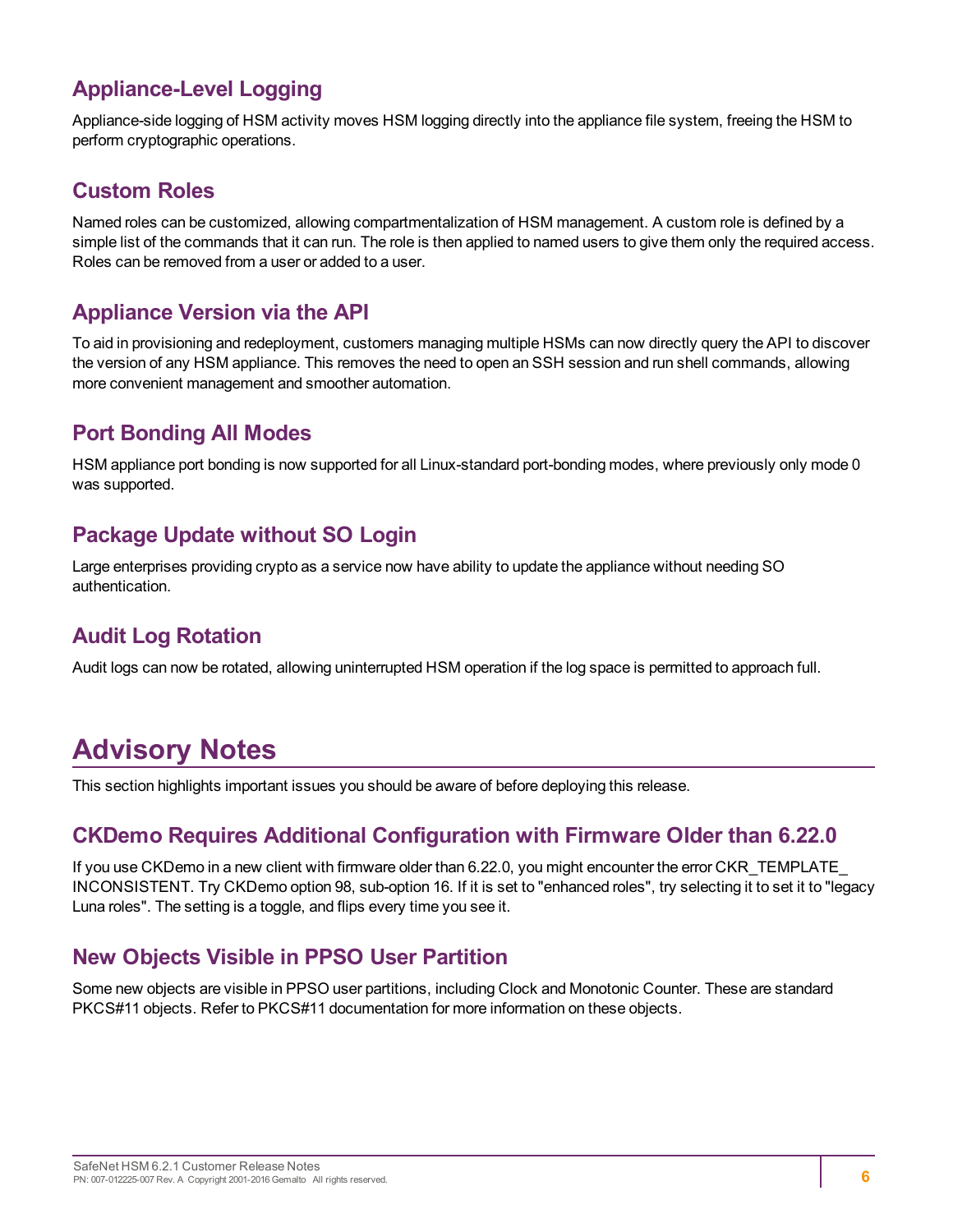## <span id="page-6-0"></span>**Minimum Recommended Firmware for SafeNet Remote Backup HSM**

With firmware older than version 6.10.9, 'ped connect' fails to work properly. The LunaCM command returns "No Error, but the PED ID remains set to 1 and PedServer "Client Information" shows "Not Available". We recommend that you update the SafeNet Backup HSM firmware to version 6.10.9.

### <span id="page-6-1"></span>**Modification to DES3 Algorithm for NIST Compliance**

NIST standard SP 800-67 specifies Triple-DES (a.k.a DES3), and is a static document. NIST SP 800-131A specifies adjustments to that original standard and to others, and is a living document updated periodically.

Per NIST document SP 800-131A Revision 1, that came into effect 01 January 2016, when the HSM is in FIPS mode, 16-byte two-key DES3 is now restricted to legacy operations (decryption, unwrapping, and CMAC verification). All other operations for DES3 must use the 24-byte three-key variant. However, the restriction **also** applies to one form of 24-byte 3-key DES3.

**Note:** Three-key triple DES has two options:

- The first option has three keys such that K1≠K2≠K3 (all three keys unique), which is accepted by the HSM when it is in FIPS mode, for non-legacy operations.



- The second option has K1=K3≠K2 (only two keys are unique), which is considered to be the security equivalent of 2-key DES3, and therefore not acceptable for non-legacy operations.

Only when the HSM is **not** in FIPS mode, can the 2-key and the equivalent-to-2-key DES3 variants be used freely.

#### <span id="page-6-2"></span>**SQL 2016 Support**

Firmware 6.10.9 supports SQL 2016 in both FIPS and non-FIPS modes, but firmware 6.24.2 supports SQL 2016 only in non-FIPS mode.

### <span id="page-6-3"></span>**SIM Migration Patch**

If you want to migrate a SIM-based HSM to SafeNet Network HSM, please contact technical support to obtain a patch to support the migration before you begin. Reference DOW3216 in your query.

### <span id="page-6-4"></span>**Small Form Factor (SFF) Backup Support**

<span id="page-6-5"></span>We support SFF backup only on PED-authenticated HSMs, not password-authenticated HSMs.

#### **HTL is deprecated**

The HTL feature is now deprecated, and will be discontinued in a future release. If you have been using HTL, please plan for configuration and work-flow that does not make use of it.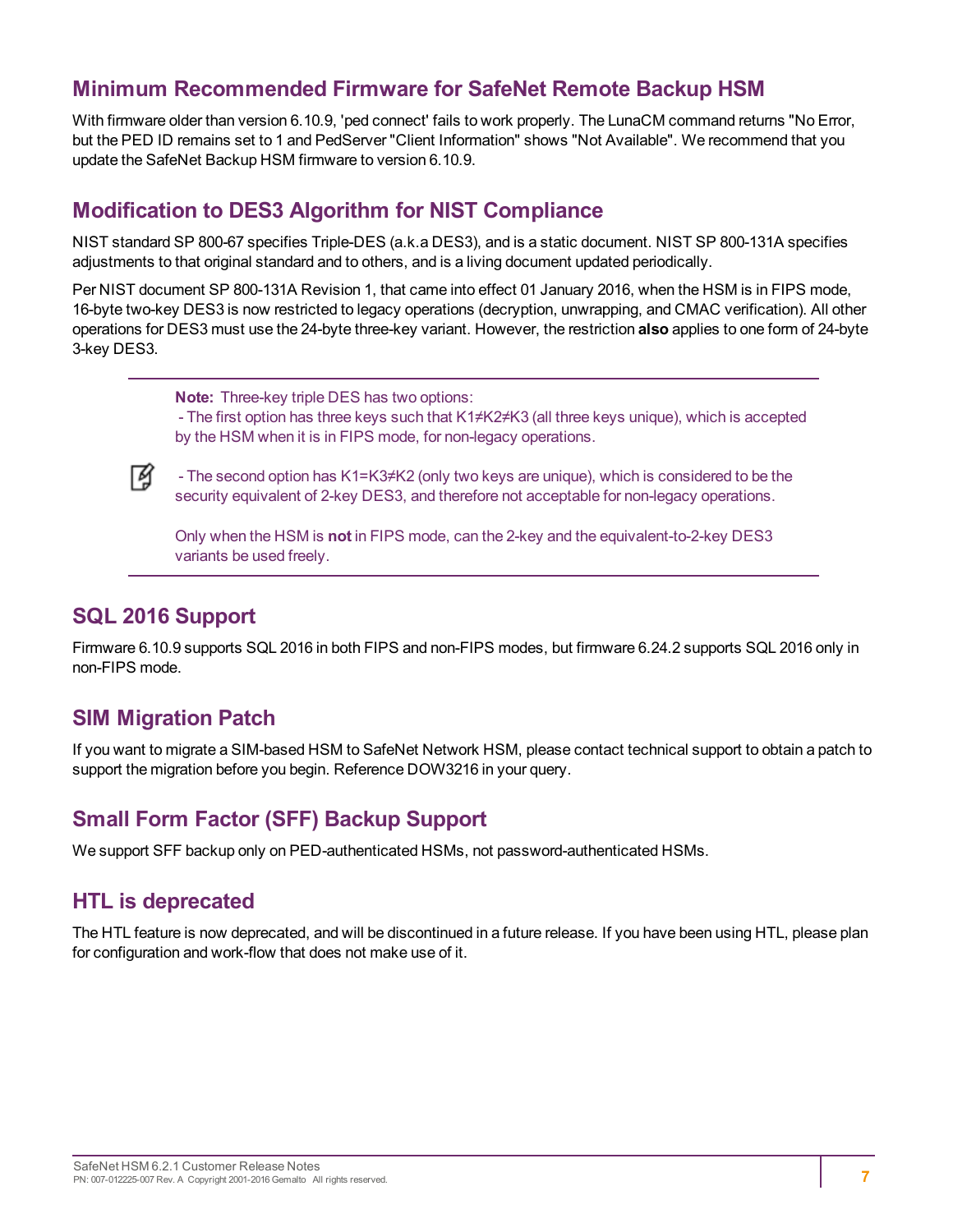# <span id="page-7-0"></span>**Compatibility and Upgrade Information**

This section provides upgrade paths and compatibility information for SafeNet HSM 6.2.1 software and firmware versions.

# <span id="page-7-1"></span>**Upgrade Paths**

| Component                              | Directly from version                                                    | To version            |
|----------------------------------------|--------------------------------------------------------------------------|-----------------------|
| SafeNet HSM client software            | Any                                                                      | 6.2.1                 |
| SafeNet Network HSM appliance software | 5.3.5, 5.4.7, 6.0.0, 6.1.0,<br>6.2.0 [see Note 1]                        | 6.2.1                 |
| <b>HSM</b> firmware                    | 6.2.x, 6.10.x, 6.20.x,<br>6.21.x, 6.22.x, 6.23.0,<br>6.24.0 [see Note 2] | 6.24.2                |
| SafeNet Backup HSM firmware            | 6.0.8                                                                    | $6.10.9$ [See Note 3] |
| SafeNet Local PED/Remote PED firmware  | $2.4.0 - 3$ , $2.5.0 - 3$ [see<br>Note 4]                                | 2.6.0                 |

[NOTE 1: If your SafeNet Network HSM appliance software is not listed, contact SafeNet Technical Support to upgrade.]

[NOTE 2: If your HSM firmware is older than version 6.2.1, you must update to firmware version 6.2.1 before updating to firmware 6.24.2. Refer to the earlier upgrade documentation provided by SafeNet Technical Support.]

[NOTE 3: We recommend that you upgrade the SafeNet Remote Backup HSM to 6.10.9, which is a FIPS-validated version. Follow the same upgrade procedure as for a SafeNet USB HSM. It is not necessary to upgrade SafeNet Remote Backup HSMs beyond 6.10.9, as they work to backup and restore newer-firmware HSMs.]

[NOTE 4: Version 2.4.0-3 is the PED version required for basic PED and Remote PED function with SafeNet HSM 5.x or 6.x. For newer options, newer versions of PED firmware are needed. For example, SFF requires PED firmware 2.6.0. Refer to the table in the *HSM Administration Guide*, on the page "Using the PED", under heading "Versions".]

# <span id="page-7-2"></span>**About FIPS Validation**

Some organizations require that their HSMs be validated by the Cryptographic Module Validation Program (CMVP) to conform to the Federal Information Processing Standards (FIPS) Security Requirements for Cryptographic Modules. If you require FIPS-validated HSMs, use firmware version 6.10.9, which is the validated version at the time of this document's release.

For the most up-to-date information, refer to the following web sites or contact SafeNet Customer Support at support@safenet-inc.com to determine when a particular version of a SafeNet HSM receives FIPS validation:

- **•** Modules in Process: <http://csrc.nist.gov/groups/STM/cmvp/documents/140-1/140InProcess.pdf>
- **•** Completed Validations Vendor List: <http://csrc.nist.gov/groups/STM/cmvp/documents/140-1/1401vend.htm>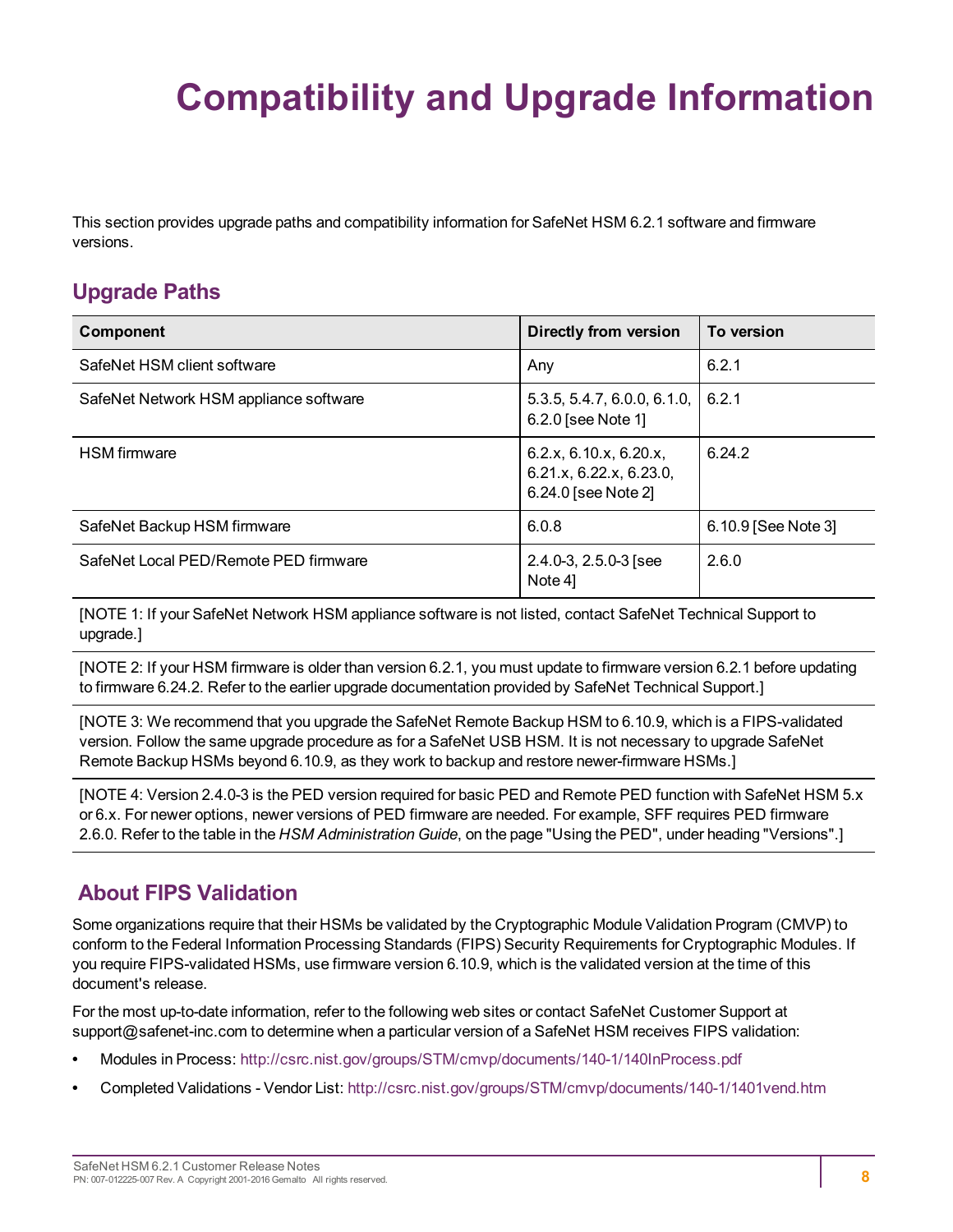# <span id="page-8-0"></span>**About Common Criteria**

Some organizations specify Common Criteria evaluation for equipment and systems that they deploy. We submit fewer products/versions for CC evaluation than we do for FIPS validation, due to relative demand, cost, and the much longer time-frames involved. Completed CC evaluations: <http://www.commoncriteriaportal.org/products/> Firmware version 6.10.9 is currently under evaluation.

# <span id="page-8-1"></span>**Supported Operating Systems**

This section lists the supported operating systems for the SafeNet HSM client and Remote PED server.

#### **SafeNet HSM Client**

**Note:** The SafeNet HSM client works in virtual environments. SafeNet PCIe HSM are not Ø supported in virtual environments. See note below about USB HSM with ESXi.

| <b>Operating system</b>                                                                    | <b>Version</b>   | 64-bit client<br>installer on<br>64-bit OS | 32-bit<br>applications on<br>64-bit OS | 32-bit client<br>installer<br>on 64-bit OS | 32-bit client<br>installer on<br>32-bit OS |
|--------------------------------------------------------------------------------------------|------------------|--------------------------------------------|----------------------------------------|--------------------------------------------|--------------------------------------------|
| <b>Windows</b><br>Note: The 64-bit<br>Windows installer also                               | 2008 R2          | Yes                                        | Yes                                    | No                                         | <b>No</b>                                  |
| installs the 32-bit<br>libraries for<br>compatibility with 32-<br>bit client applications. | 2012 and 2012 R2 | Yes                                        | Yes                                    | No                                         | <b>No</b>                                  |
| No standalone 32-bit<br>SafeNet HSM client is<br>available.                                | 10               | Yes                                        | Yes                                    | No                                         | <b>No</b>                                  |
| Redhat-based Linux                                                                         | 5                | Yes                                        | Yes                                    | Yes                                        | Yes                                        |
| (including variants like<br>CentOS and Oracle                                              | 6                | Yes                                        | Yes                                    | Yes                                        | Yes                                        |
| Enterprise Linux)                                                                          | $\overline{7}$   | Yes                                        | Yes                                    | Yes                                        | Yes                                        |
| OpenSuse Linux                                                                             | 11.4             | Yes                                        | Yes                                    | Yes                                        | Yes                                        |
|                                                                                            | 12               | Yes                                        | Yes                                    | Yes                                        | Yes                                        |
|                                                                                            | 13               | Yes                                        | Yes                                    | Yes                                        | Yes                                        |
| Debian                                                                                     | $6\phantom{1}$   | Yes                                        | <b>No</b>                              | <b>No</b>                                  | Yes                                        |
|                                                                                            | $\overline{7}$   | Yes                                        | <b>No</b>                              | <b>No</b>                                  | Yes                                        |
|                                                                                            | 8                | Yes                                        | <b>No</b>                              | No                                         | Yes                                        |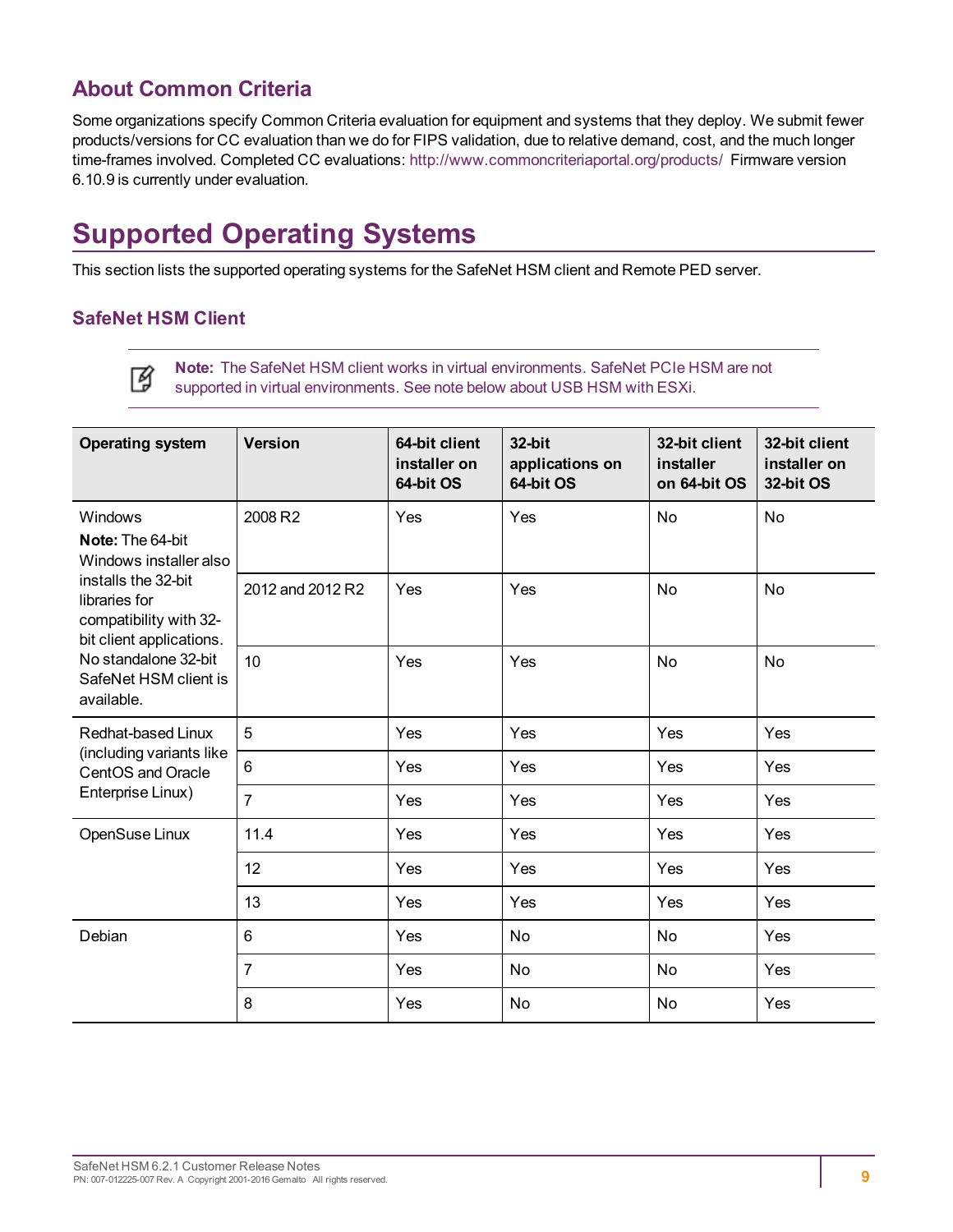| <b>Operating system</b>                                                            | <b>Version</b> | 64-bit client<br>installer on<br>64-bit OS | 32-bit<br>applications on<br>64-bit OS | 32-bit client<br>installer<br>on 64-bit OS | 32-bit client<br>installer on<br>32-bit OS |
|------------------------------------------------------------------------------------|----------------|--------------------------------------------|----------------------------------------|--------------------------------------------|--------------------------------------------|
| FreeBSD<br><b>Note: FreeBSD is</b>                                                 | 8.3, 8.4       | Yes                                        | Yes                                    | Yes                                        | Yes                                        |
| supported only for<br>SafeNet Network                                              | 9              | Yes                                        | Yes                                    | Yes                                        | Yes                                        |
| HSM.                                                                               | 10             | Yes                                        | Yes                                    | Yes                                        | Yes                                        |
| Solaris (SPARC/x86)                                                                | 10             | Yes                                        | Yes                                    | Yes                                        | No                                         |
|                                                                                    | 11             | Yes                                        | Yes                                    | Yes                                        | No                                         |
| HP-UX                                                                              | 11.31          | Yes                                        | Yes                                    | Yes                                        | No                                         |
| <b>AIX</b><br><b>Note: Only SafeNet</b><br>Network HSM is<br>supported; SafeNet    | 6.1            | Yes                                        | Yes                                    | Yes                                        | No                                         |
| USB HSM and<br>SafeNet PCIe HSM<br>are not supported with<br>AIX for this release. | 7.1            | Yes                                        | Yes                                    | Yes                                        | No                                         |

#### **ESXi**

SafeNet USB HSM (formerly Luna G5) is supported in pass-through mode connected to an ESXi host.

| <b>Item</b>             | <b>Versions</b>            |
|-------------------------|----------------------------|
| ESXi                    | 5.5 and 6.0                |
| LunaClient versions     | 5.4.1, and above           |
| <b>HSM</b> firmware     | 6.10.9 and above           |
| <b>Virtual Machines</b> | Windows 2012 R2 and RHEL 7 |

# <span id="page-9-0"></span>**Remote PED Server**

The remote PED server must be installed on any workstation used to host a remote PED. The remote PED server software is supported on the following Windows operating systems only:

- **•** Windows 2012 and 2012 R2
- **•** Windows 2008 R2
- **•** Windows 10
- <span id="page-9-1"></span>**•** Windows 7 (64-bit)

# **Supported APIs**

The following APIs are supported :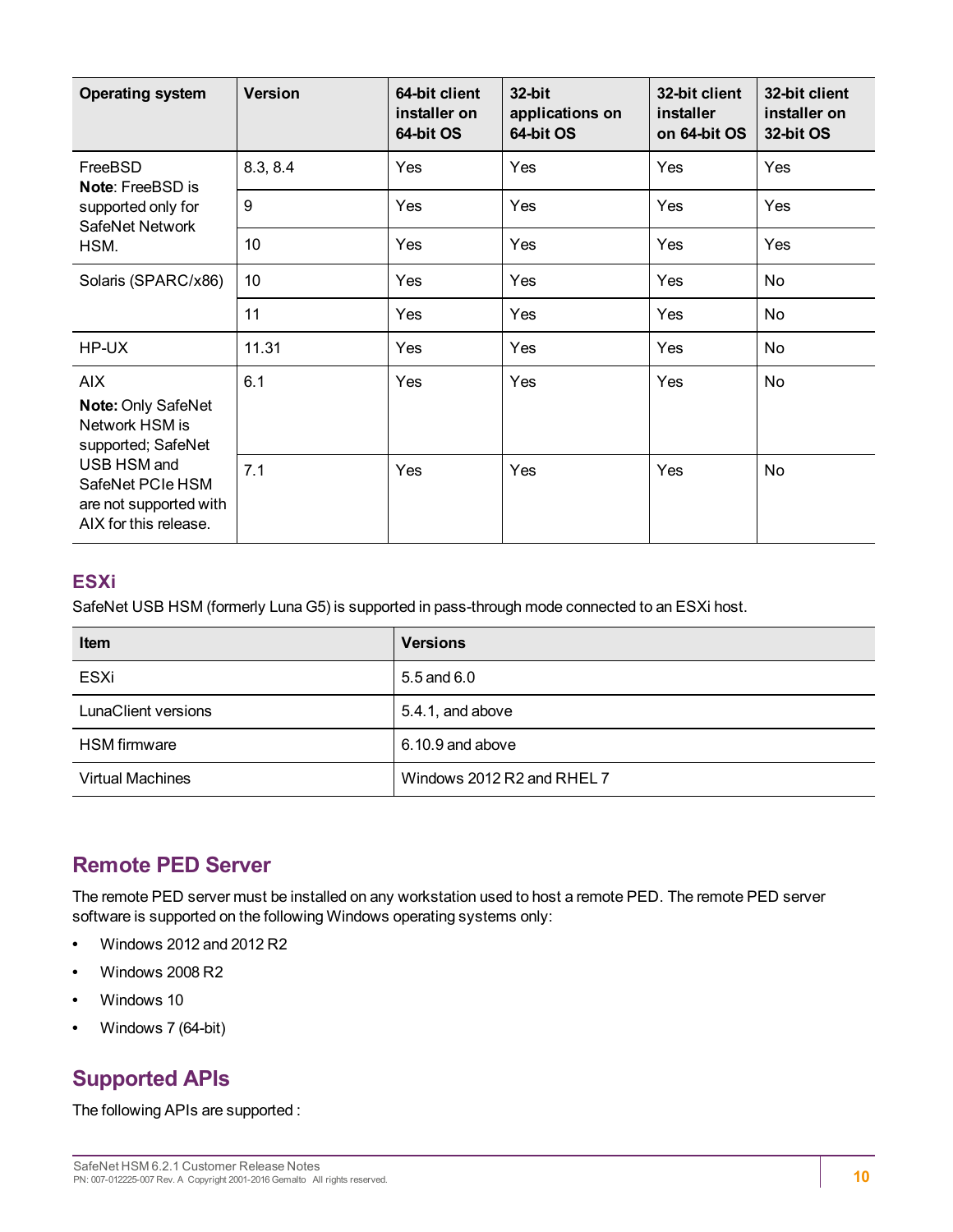- **•** PKCS#11 2.20
- **•** Java 7
- **•** Java 8
- **•** OpenSSL
- **•** Microsoft CAPI
- <span id="page-10-0"></span>**•** Microsoft CNG

# **Advanced Configuration Upgrades**

The following are licenses that can be purchased separately, either factory-installed or customer-installed, with some restrictions.

- **•** SafeNet Network HSM partition upgrades (5 , 10, 15, 20, 50, or 100 compatible with SafeNet Backup HSM, 35 or 75 not compatible with Safenet Backup HSM)
- **•** Partition SO (PSO)
- **•** Maximum memory
- **•** ECIES acceleration
- **•** Korean algorithms

### **Installing Advanced Configuration Upgrades**

More detailed instructions can be found in the Administration Guide of the product documentation.

0. Backup all HSM partition contents that you wish to preserve.

For all three SafeNet HSM types, any Advanced Configuration Upgrade is a capability update file (CUF) and a text file with the required authentication code.

For SafeNet PCIe HSM and SafeNet USB HSM the .CUF file and authcode file are positioned manually, and you apply using a SafeNet utility that comes with LunaClient.

- 1. Acquire the capability update (normally in an archive file) from Gemalto, and copy or move the unpacked .CUF and .authcode files to the desired location.
- 2. Run lunacm, select the slot representing the Admin Partition of the desired HSM, and log in as HSM SO with the **role login** command.
- 3. Use command **hsm updateCap** providing the filename of the capability update file and the filename of the authcode file. Lunacm installs the upgrade.

For SafeNet Network HSMs, the operating system is not directly available, so the same CUF is transferred to the appliance wrapped in a Secure Package (spkg) that lunash recognizes and can unpack in the correct location to be applied to the HSM. The authcode file is retained at your location so the text inside can be manually typed in during package update on the HSM.

- 1. Acquire the capability update (normally in an archive file) from Gemalto, and unpack the archive.
- 2. Use a text editor to view the authentication code in the .authcode file.
- 3. Use scp or pscp to copy the unpacked secure package file to the "admin" account on the selected Network HSM appliance, or to a named account on the appliance that has appliance administrator role privileges.
- 4. Connect via SSH and log into a Luna Shell session (lunash) on the SafeNet Network HSM appliance as the same administrative user to which you sent the secure package.
- 5. Use lunash command **hsm login** to log into the HSM as the HSM SO.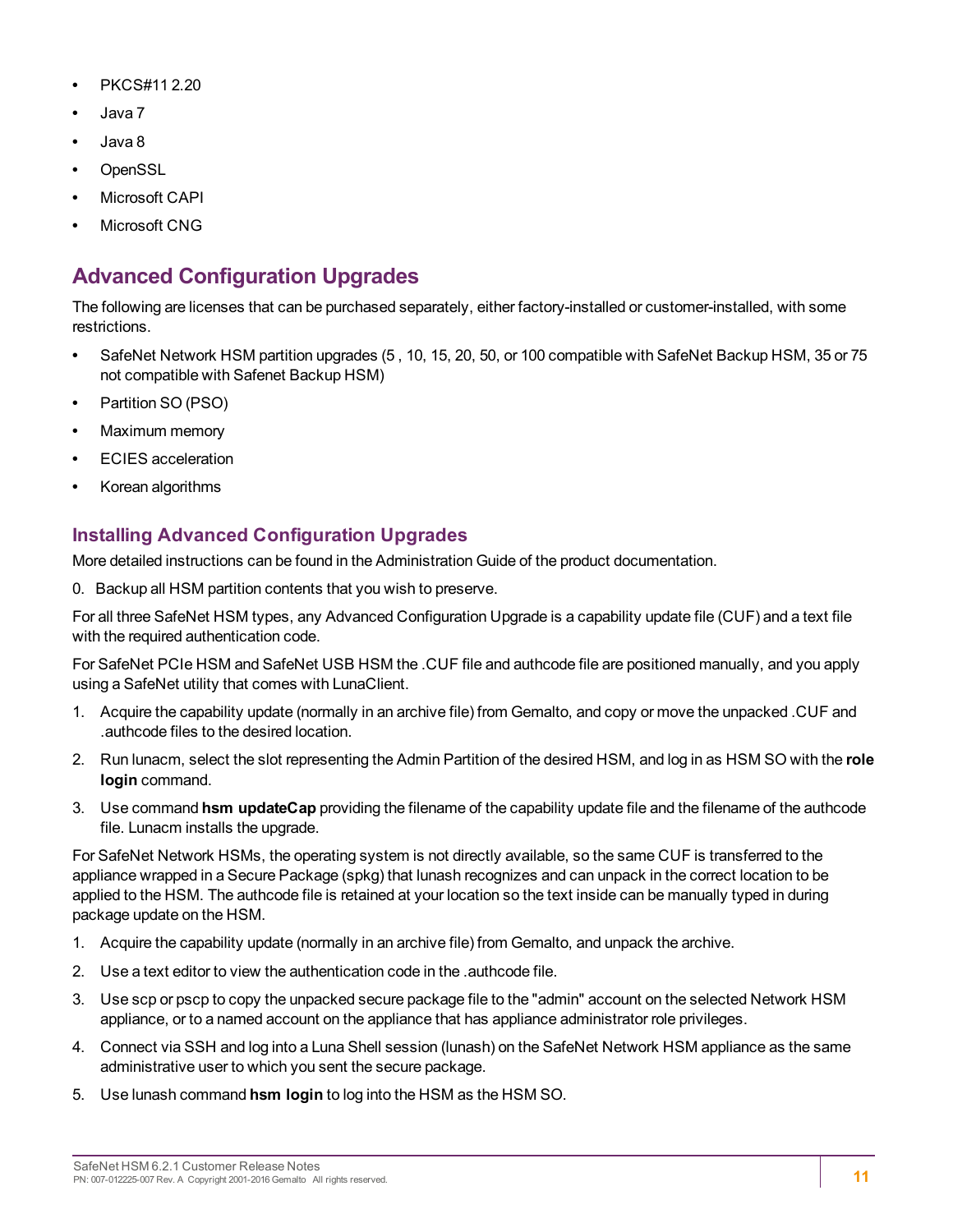- 6. Run command **package update** <package-name>.spkg **-authcode** <authcode> (type in the authentication code that you read from the <package-name>.auth file).
- 7. Run command **hsm update capability -capability** <capabilityname> Lunash installs the upgrade.

# <span id="page-11-0"></span>**Server Compatibility**

The SafeNet PCIe HSM card and SafeNet USB HSM are tested for compatibility with some commonly used servers. Specifically, we have noticed compatibility problems with the following:

| Server       | <b>Slot</b><br>(s) | <b>Failure</b>                                                                                                                 |
|--------------|--------------------|--------------------------------------------------------------------------------------------------------------------------------|
| Dell<br>R720 |                    | With one processor configured in the server, only Slots 2 and 3 are enabled. Therefore, Slot 1 does<br>not detect an HSM card. |

#### **SafeNet PCIe HSM Server Compatibility**

The SafeNet PCIe HSM card is designed to the PCIe 1.1 standard, for use in servers with PCIe x4 slots. For further information and compatibility options, refer to the SafeNet HSM 6.2.1 Overview that is included with your HSM documentation.

# <span id="page-11-1"></span>**RADIUS Compatibility**

For this release, we only support the use of one RADIUS server.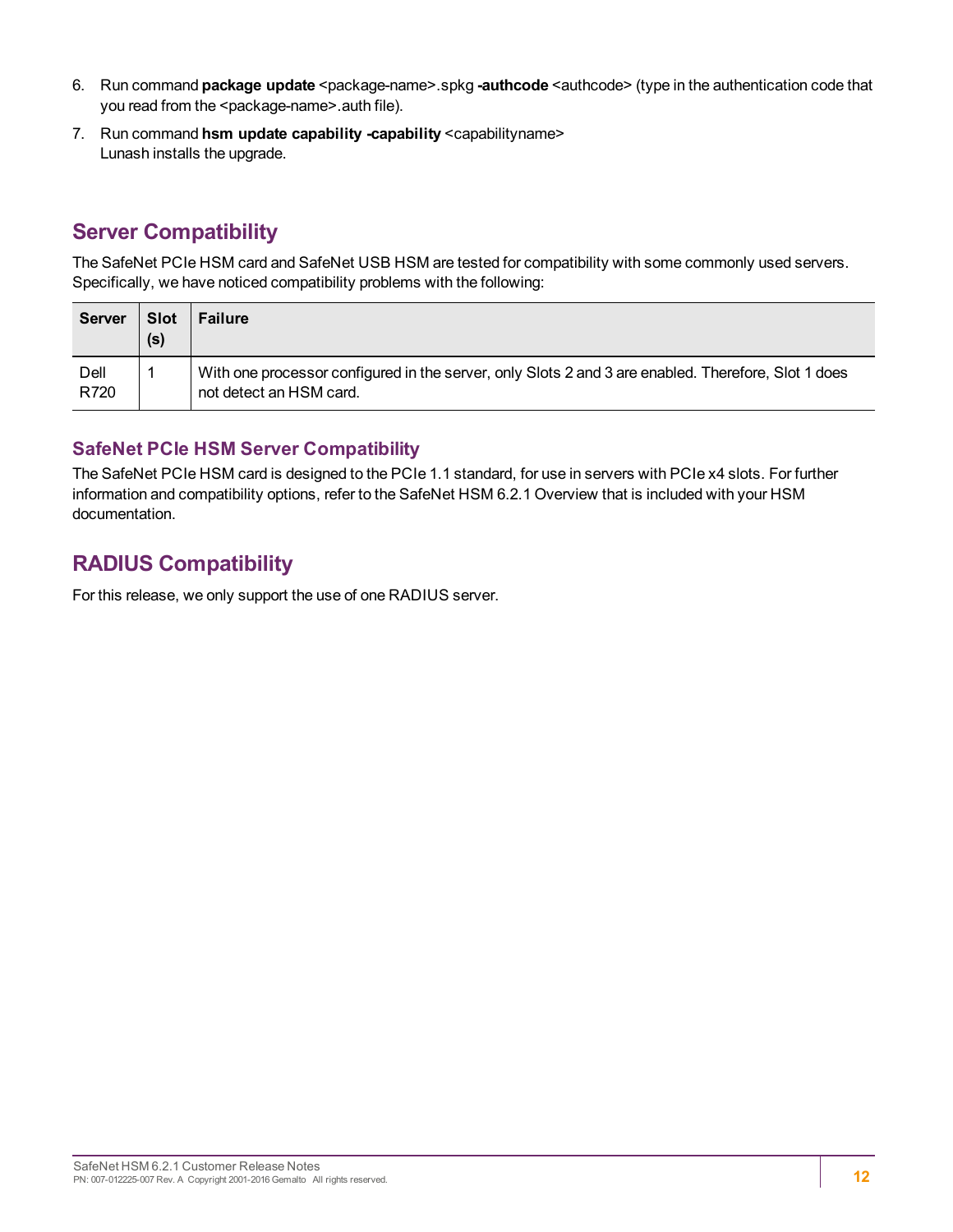# **Update Instructions**

#### <span id="page-12-0"></span>**Reasons for Upgrade**

If you have any SafeNet HSM at release 5.3.5 or newer, you can upgrade to version 6.2.1 to obtain the value of newer features and fixes. See "The following are [summaries](#page-3-5) of features new to SafeNet HSM in release 6.2.1." on page 4 earlier in this document for brief summaries of new features in release 6.2.1. Refer to the respective Customer Release Notes for earlier releases, to learn about features added or modified in those releases.

# <span id="page-12-1"></span>**Upgrade Paths**

Refer to the section "Compatibility and Upgrade [Information" on](#page-7-0) page 8 earlier in this document.



**Note:** When you install SafeNet Network HSM software, you displace the firmware version that was previously in standby. So, if you need FIPS validation and do not have firmware 6.10.9 in your appliance, simply contact Gemalto and download a stand-alone firmware 6.10.9 upgrade package.

### <span id="page-12-2"></span>**Component Firmware Versions**

The following table lists the supported firmware versions for the various components supported in SafeNet HSM 6.2.1.

| Component                                                                            | <b>Version</b>        |
|--------------------------------------------------------------------------------------|-----------------------|
| SafeNet Network HSM and SafeNet PCIe HSM firmware                                    | $6.24.2*$             |
| SafeNet Remote Backup HSM firmware                                                   | $6.10.9*$             |
| SafeNet USB HSM firmware                                                             | $6.24.2*$             |
| SafeNet PED 2                                                                        | 2.4.0-3 through 2.6.0 |
| SafeNet PED 2 Remote (Remote PED - requires PED<br>workstation s/w on PC) [optional] | 2.4.0-3 through 2.6.0 |

\*You can upgrade SafeNet HSM Client and (for SafeNet Network HSM) the appliance software to version 6.2.1 while leaving the HSM firmware at lower firmware versions, but several SafeNet HSM 6.2.1 features are not supported without the latest firmware. Refer to the SafeNet HSM 6.2 Customer Release Notes for the list of new features, which indicates which ones are software-only, and which ones require firmware 6.24.2.

We recommend that you upgrade SafeNet Remote Backup HSM to 6.10.9, which is a FIPS-validated version. Follow the same upgrade procedure as for a SafeNet USB HSM. It is not necessary to upgrade SafeNet Remote Backup HSMs beyond 6.10.9, as they work to backup and restore newer-firmware HSMs.

# <span id="page-12-3"></span>**Preparing for the Upgrade**

Before attempting to upgrade to SafeNet HSM 6.2.1, ensure that you have satisfied the following prerequisites:

**•** you have the upgrade software (downloaded from the Gemalto Service Portal).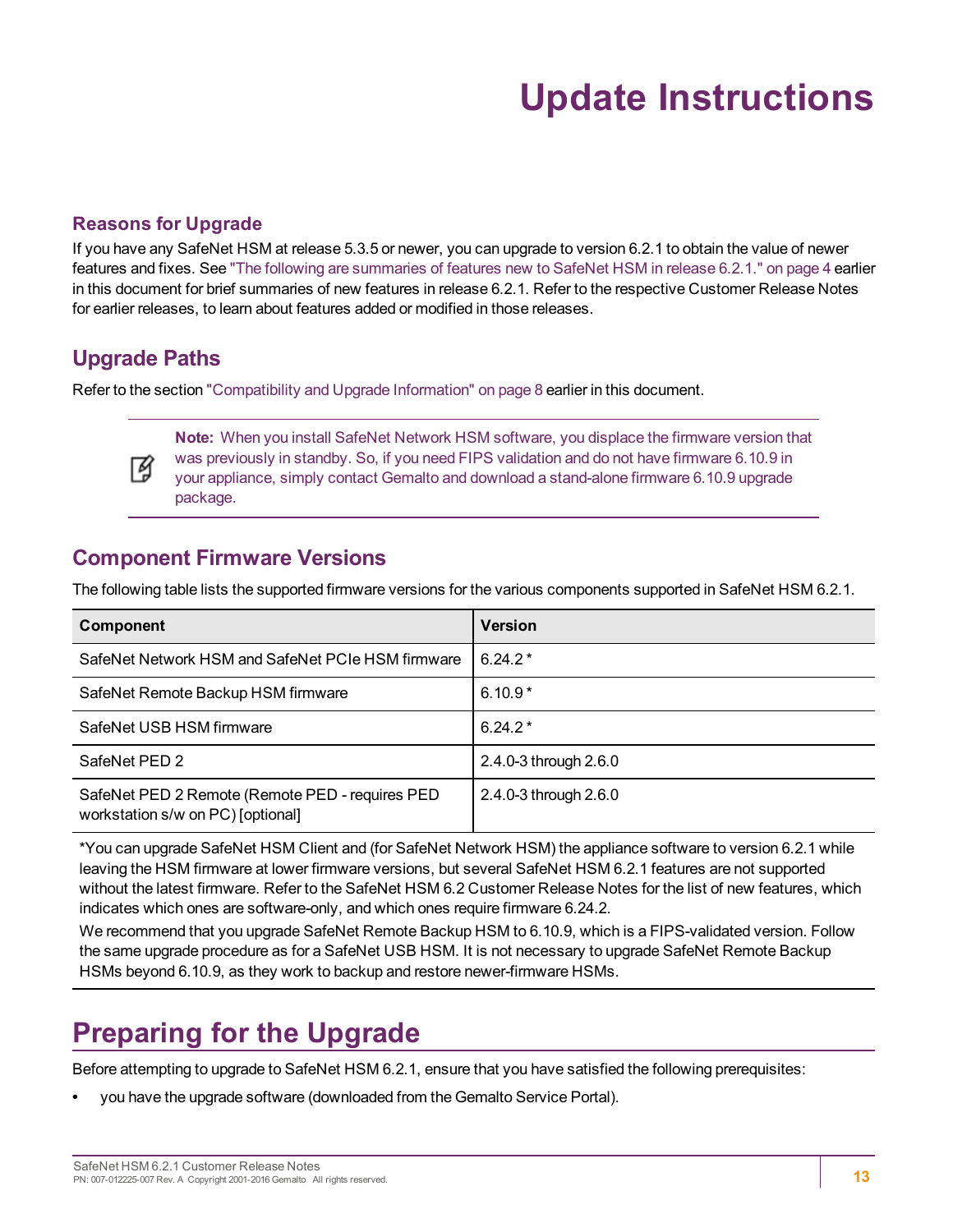- **•** you have the authentication credentials required to perform the upgrade.
- **•** you have prepared your HSMs for the upgrade.

<span id="page-13-0"></span>Each of these prerequisites is discussed in detail in the following sections.

# **Obtaining the Upgrade Software**

All of the software and firmware required to upgrade to SafeNet HSM 6.2.1 is available via download from the Gemalto Service Portal (formerly Customer Connection Center or C3).



**Note:** Authorization codes are required to install firmware. To obtain the authorization codes for your firmware, contact SafeNet Technical Support.

The following packages are included in the upgrade software:

- **•** SafeNet HSM 6.2.1 client software
- **•** SafeNet Network HSM 6.2.1 appliance software
- **•** SafeNet HSM 6.24.2 firmware (suitable for SafeNet USB HSM, SafeNet PCIe HSM and SafeNet Network HSM)
- <span id="page-13-1"></span>**•** PED firmware (Refer to the readme.txt file included in the SafeNet HSM 6.2.1 client software for more information)

# **Required Authentication Credentials**

You must be able to log in to the HSM as the security officer (SO) to perform the upgrade. On PED-authenticated HSMs, you need the blue PED key. On password-authenticated HSMs, you need the SO password. On SafeNet Network HSM, you also need to be able to log in to the appliance using an admin-level account before you can log in to the HSM as the SO.

To install the SafeNet HSM Client software on a computer, you must run the installer with root/super-user privileges (Linux/UNIX) or Administrator privileges (Windows), or be able to launch the installer from an "Administrator: Command Prompt" (Windows).

# <span id="page-13-2"></span>**Preparing your HSMs for the Upgrade**

Perform the following tasks to prepare your HSM for the upgrade:



**Note:** Generally, the following actions can be performed remotely for PED-Authenticated HSMs, as long as you have already imprinted an orange Remote PED Key for that HSM, and have that orange key available to use at a Remote PED workstation (see the main SafeNet HSM customer documentation for instructions to configure and use the Remote PED feature).

- 8. Ensure that your appliance software (for SafeNet Network HSM only), and firmware are at a starting version listed in the "Upgrade Paths" section above. (The installed Client software version does not matter, because the Client software installs in place of any previous version, with no dependencies on any previous version.)
- 9. Connect your HSM appliance or host computer to an uninterruptible power supply (UPS), if available. Although this is not a requirement, use of a UPS is strongly recommended to ensure successful completion of all upgrade activities.
- 10. Ensure that your USB devices (SafeNet USB HSM, SafeNet Remote Backup HSM) are connected using a USB cable, to the computer on which you are installing the Luna software. If the USB devices are not connected to the host computer, the USB drivers do not install successfully. This issue applies to Windows 2008 only.
- 11. If the Secure Recovery Key (SRK) on the HSM is enabled, it must be disabled before you can upgrade the HSM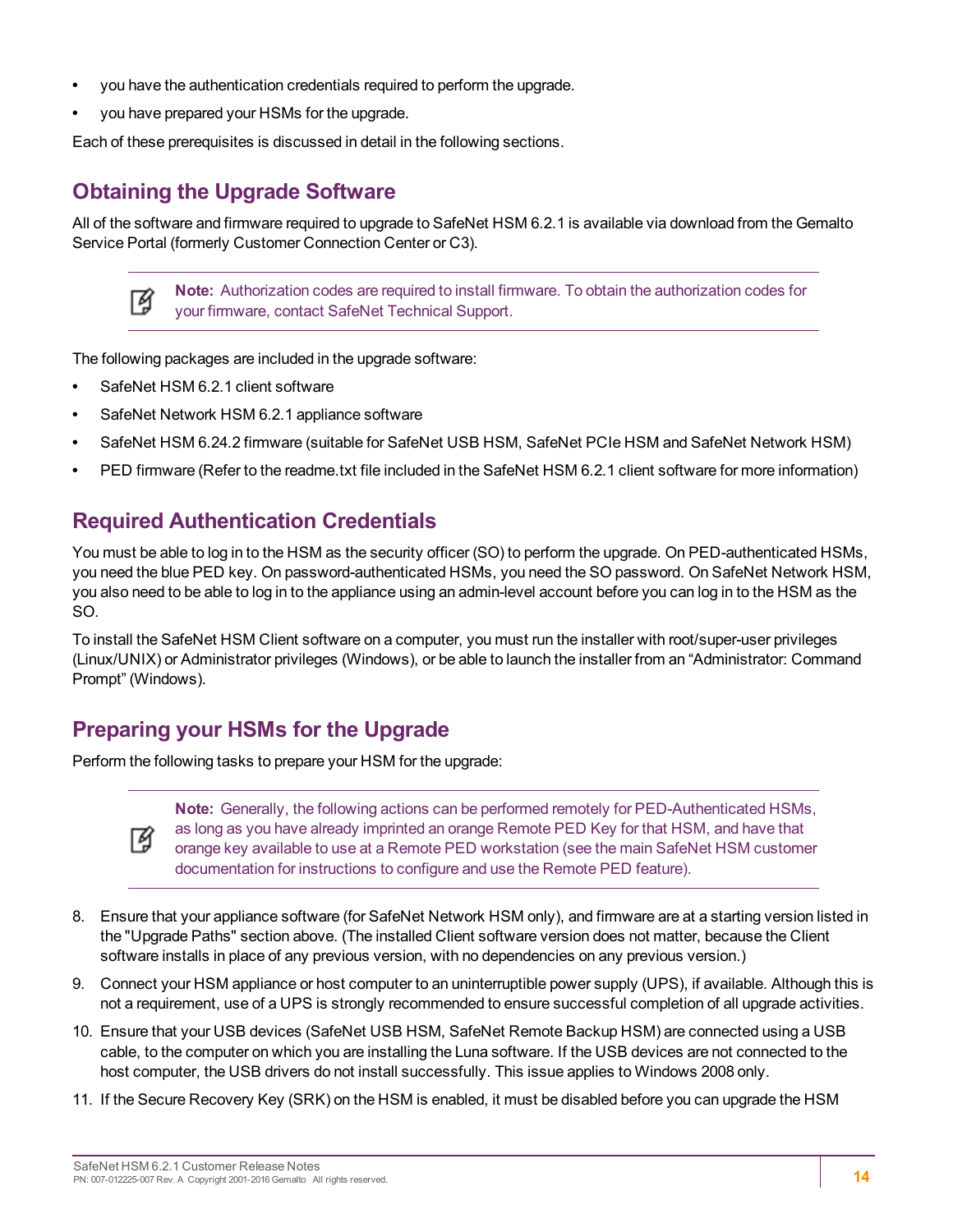firmware. The SRK carries an external split of the HSM's Master Tamper Key (MTK) that is imprinted on the purple PED key. When you disable the SRK, the SRV (Secure Recovery Vector) portion of the MTK is returned to the HSM, so that the SRV is no longer external to the HSM. It is only in this state that you can upgrade the HSM firmware. After you upgrade the firmware, you can re-enable SRK, if desired, to re-imprint a purple PED key with the SRV.

- 12. Backup the content of your HSM or HSM partitions to SafeNet Backup HSMs, or to Small Form-Factor Backup devices (if you have the SFF Backup option).
- 13. Copy the SafeNet HSM 6.2.1 upgrade software package (the downloaded tar file) to the client computer and use your favorite archiving program to untar the archive.
- 14. Stop all applications and services that are using the HSM.
- <span id="page-14-0"></span>15. Disable HSM policy 39 (Allow Secure Trusted Channel). You can re-enable this policy after upgrade.

# **Performing the Upgrade**

Depending on the product you are upgrading you might need to upgrade the client software, appliance software, and/or the HSM firmware, as specified in the following table:

| <b>Product</b>      | Client software upgrade | Appliance software upgrade | HSM firmware upgrade |
|---------------------|-------------------------|----------------------------|----------------------|
| SafeNet Network HSM | Х                       | Х                          | ⌒                    |
| SafeNet PCIe HSM    |                         |                            |                      |
| SafeNet USB HSM     |                         |                            | ⌒                    |
| SafeNet Backup HSM  | х                       |                            | ⋏                    |

Upgrade the software/firmware in the following order:

- 1. Client software
- 2. Appliance software (SafeNet Network HSM only)
- 3. HSM firmware \*

了

**Note: \***If your current HSM has a firmware version that supports newer attributes for HSM objects, AND you have created objects with those newer attributes, then you must **update the SafeNet Backup HSM firmware before you backup the source HSM**. The purpose is to prevent those newer attributes from being stripped off your objects by a Backup HSM whose firmware is too old to support the existence of newer attributes. If you are using the Small Form-Factor Backup option, this is not an issue, because the storage format on SFF tokens is different.

# <span id="page-14-1"></span>**Upgrading the Client Software**

囟 **Note:** Upgrade the client software before upgrading the appliance software or HSM firmware.

**Overview** - upgrading your client software consists of the following main steps:

1. Ensure that all applications using the SafeNet HSM software libraries are stopped.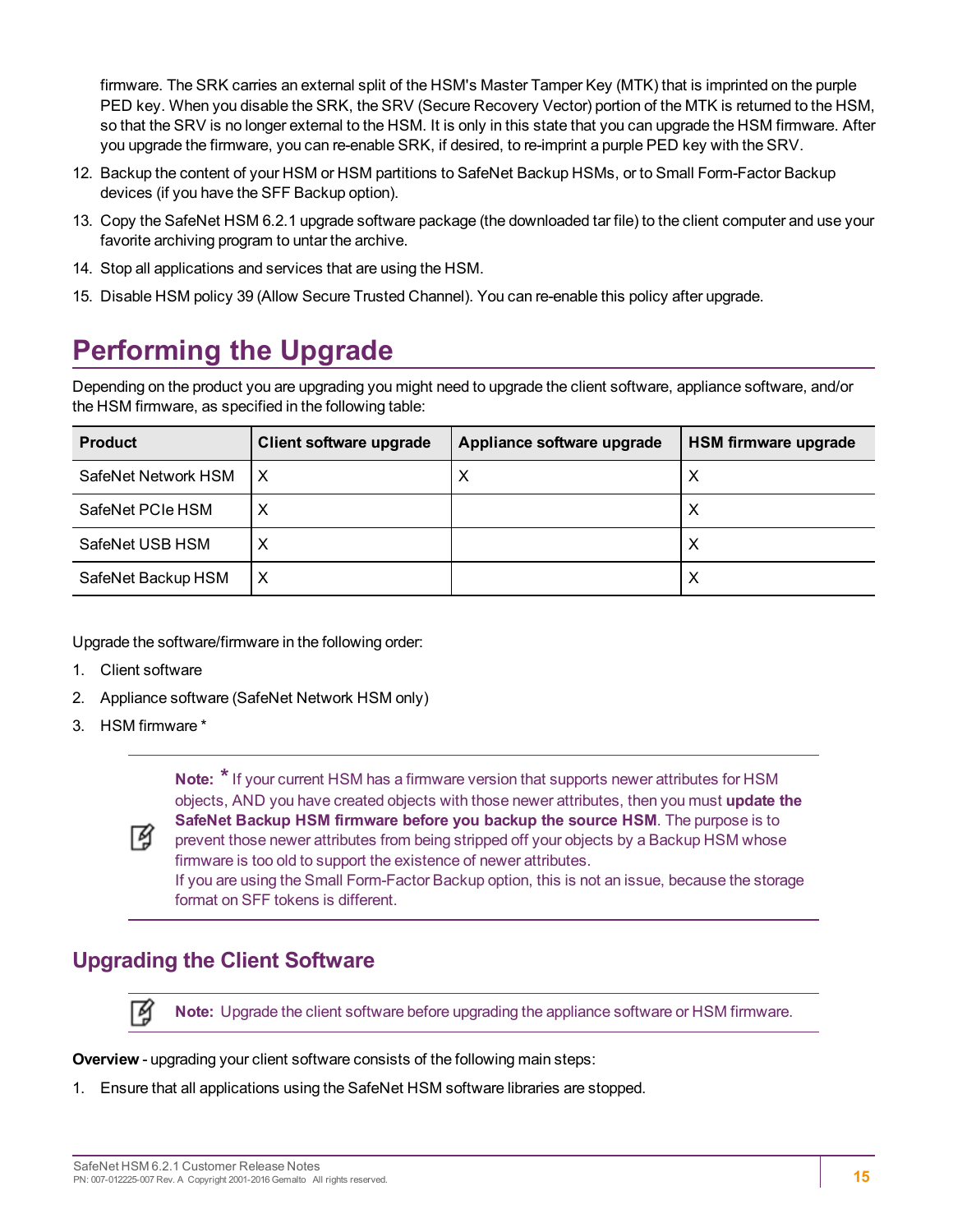- 2. Uninstall your old client software. When you uninstall your old SafeNet HSM client software, backups of your existing configuration file (all SafeNet HSM types), and certificates (SafeNet Network HSM only), are retained so that they may be restored. Any other custom files/directories found in the client installation directory/folder that are not part of the standard client installation are also retained.
- 3. Install the SafeNet HSM 6.2.1 client software. On Linux/Unix, your backup configuration file and certificates are automatically restored. On Windows, your configuration file and certificates are retained.

#### **To upgrade the client software to SafeNet HSM 6.2.1**

- 1. Uninstall the currently installed SafeNet HSM client software. The method you use is platform specific, as follows:
	- **– Windows** Use the Windows uninstaller (Start > Control Panel > Programs and Features) to uninstall SafeNet HSM Client, which removes all of the SafeNet HSM Client software components.
	- **– AIX/Linux** Run the /usr/safenet/lunaclient/bin/uninstall.sh script.
	- **– HP-UX/Solaris** Run the /opt/safenet/lunaclient/bin/uninstall.sh script.
- 2. Install the SafeNet HSM 6.2.1 software. The method you use is platform specific, as follows:
	- **– Windows** Run the LunaClient.msi installation program and respond to the prompts as they appear.
	- **– Linux/Unix** Run the install.sh installation script and respond to the prompts as they appear.

# <span id="page-15-0"></span>**Upgrading the SafeNet Network HSM Appliance Software**

If you do not have a SafeNet Network HSM Appliance, skip this section.

**Note:** Upgrade the SafeNet Network HSM appliance software before you upgrade the SafeNet Network HSM firmware. The appliance software can be applied only to the SafeNet Network HSM appliance.

**Note:** Appliance software upgrade is a one-way operation. There is currently no way to downgrade the appliance software once a new version is applied. This contrasts with



M

- SafeNet HSM Client software, which can be replaced by any version, simply by uninstalling the current version and installing a desired version, and

 - SafeNet HSM firmware, which can be rolled back to the version that was installed before the currently-installed version. This applies only to versions since firmware rollback was enabled.

#### **To upgrade the SafeNet Network HSM Appliance software to Luna HSM 6.2.1**

- 1. Copy the SafeNet HSM 6.2.1 appliance package file (.spkg) to the SafeNet Network HSM appliance you want to upgrade:
	- **–** Windows pscp <path>\<partnum>.spkg admin@<LunaSA\_hostname>:
	- Unix/Linux scp <path>/<partnum>.spkg admin@<LunaSA\_hostname>:
- 2. Stop all client applications that are connected to the SafeNet Network HSM.
- 3. At the console, log in to the SafeNet Network HSM appliance using an admin-level account. The default account is admin.
- 4. Log in to the SafeNet Network HSM as the HSM Security Officer:

lunash :> hsm login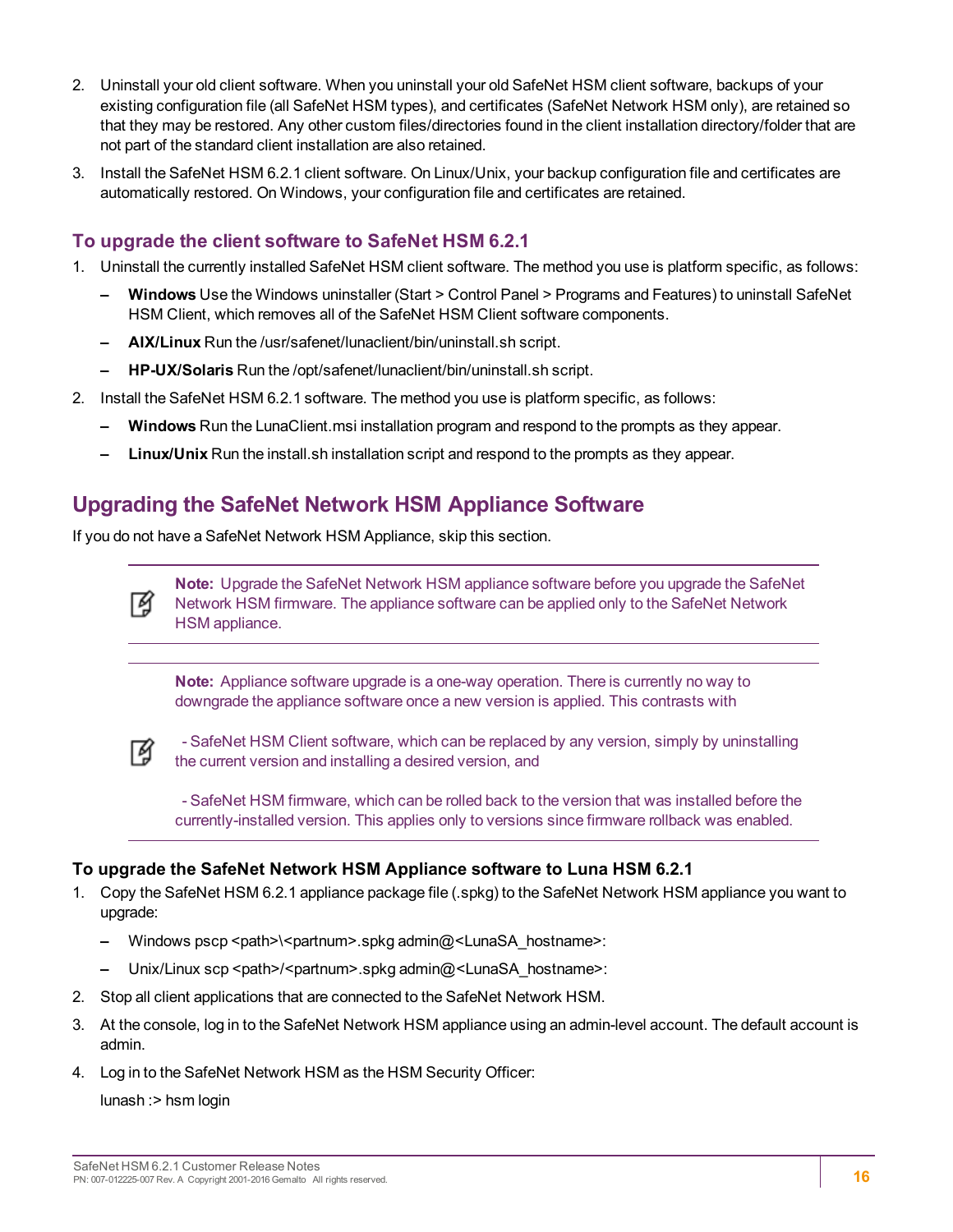- **–** For SafeNet Network HSM with PED authentication, the blue PED Key is required.
- **–** For SafeNet Network HSM with Password Authentication, you are prompted for the HSM Admin (SO) password.
- 5. (Optional) Verify that the upgrade package file that you copied is present:

lunash :> package listfile

6. (Optional) Verify the upgrade package:

lunash :> package verify <partnum>.spkg -authcode <authorization\_code>

Verification requires approximately 90 seconds.

7. Install the upgrade package:

lunash :> package update <partnum>.spkg -authcode <authorization\_code>

The installation/upgrade process takes approximately 90 seconds. During that time, a series of messages are displayed that detail the progress of the upgrade. At the end of this process, the message "Software upgrade completed!" is displayed.

# <span id="page-16-0"></span>**Upgrading the HSM Firmware**



**Note:** Upgrade the HSM firmware only after you have upgraded the client software (and – for SafeNet Network HSM – the appliance software). This ensures that the correct version is ready to be installed.

On SafeNet Network HSM, use LunaSH (the Luna Shell) to upgrade the firmware. On SafeNet PCIe HSM, SafeNet USB HSM and SafeNet Remote Backup HSM, use LunaCM to upgrade the firmware.

#### **HSM Firmware 6.24.2 and FIPS 140-2**

Firmware 6.24.2 implements some of the features of release 6.2.1, but is not currently FIPS-validated. Contact your Gemalto representative, or visit the NIST site for information about SafeNet HSM versions that have certificates, and for progress updates on HSM (and firmware) versions that are in the validation process.

For SafeNet Network HSM, when you update to SafeNet HSM 6.2.1 software on the appliance, you have the option to also immediately update the firmware to 6.24.2, or to place 6.24.2 firmware on standby, available to be installed later. If you decide not to update the firmware to 6.24.2 because you wish to use FIPS validated firmware, we strongly recommend upgrading to 6.10.9. You can obtain a stand-alone 6.10.9 upgrade package from Gemalto's service portal. It is possible to upgrade to higher firmware versions to obtain desired features, but doing so loses the appliance's FIPS validated status.



**Note:** If you have a PKI bundle including a SafeNet Network HSM and an attached SafeNet USB HSM running in PKI mode, often the SafeNet USB HSM has earlier firmware than the SafeNet Network HSM. Upgrade the SafeNet Network HSM first, following the above upgrade paths. Then, when you upgrade the firmware on the associated SafeNet USB HSM, the SafeNet USB HSM upgrades to the same firmware version as is installed on the SafeNet Network HSM.

#### **Upgrading SafeNet Network HSM firmware**

On SafeNet Network HSM, use LunaSH (the Luna Shell) to upgrade the firmware.

1. Log in to the HSM as the HSM admin user if you are not already logged in.

lunash :> hsm login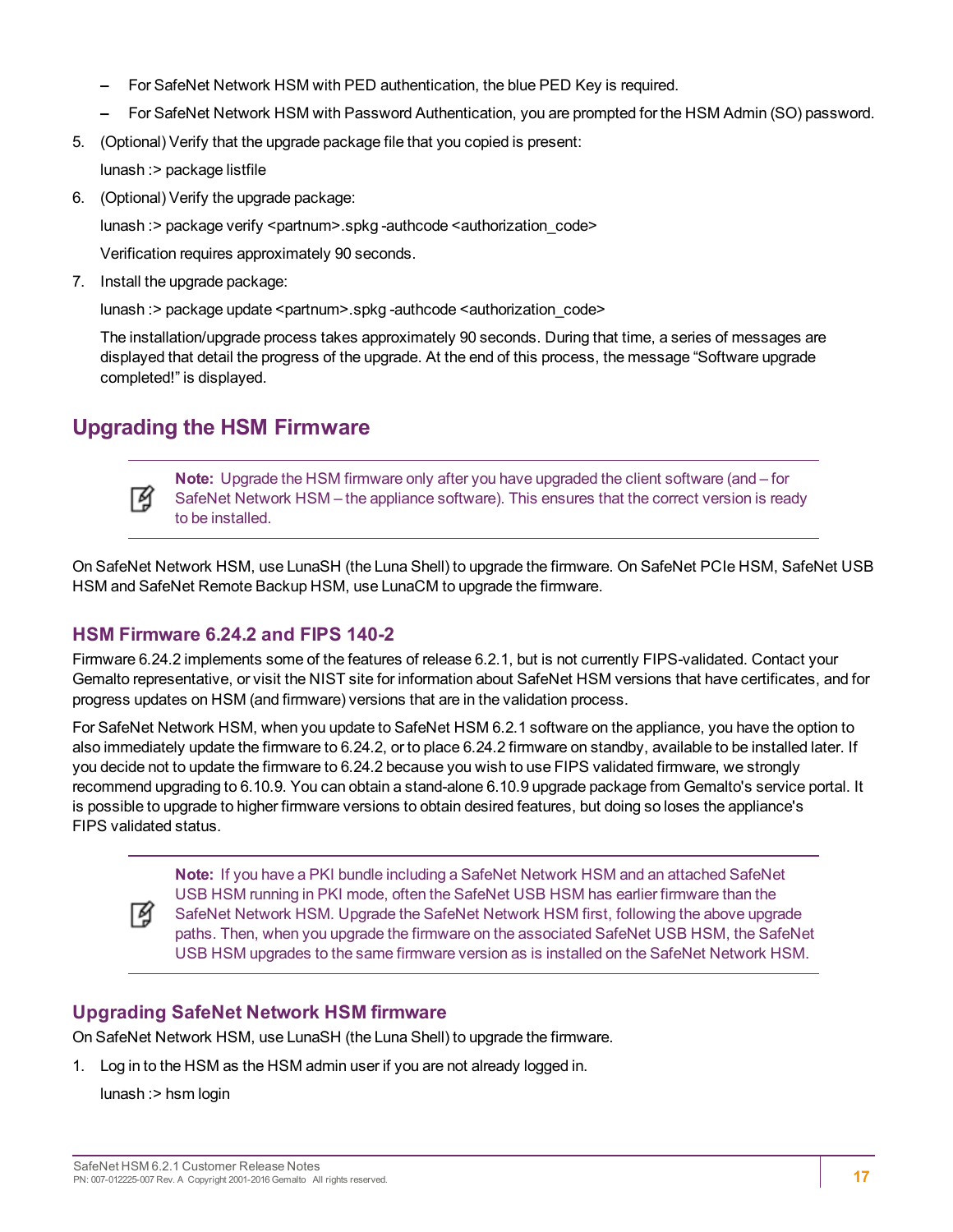2. Run the firmware upgrade command. The HSM will reset when the upgrade is complete:

lunash :> hsm update firmware

3. Use the hsm show command to verify that the firmware upgrade was successful:

lunash :> hsm show

If the upgrade was successful, the firmware version is displayed as 6.24.2.

**Note:** If you did not reboot the appliance before upgrading the firmware (remote PED case) the following error message is displayed:



Error: Unable to communicate with HSM.

Please run 'hsm supportInfo' and contact customer support.

You can ignore the error message.

4. If you disabled the SRK prior to performing the firmware upgrade, re-enable it if desired. Refer to the SafeNet HSM documentation for details. If you attempted to upgrade the firmware without disabling the SRK, the firmware upgrade fails with the following error:

Error: 'hsm update firmware' failed. (10A0B : LUNA RET OPERATION RESTRICTED)

5. If you logged into the HSM using a remote PED, ensure that all client connections are terminated and then enter the following command to reboot the appliance:

sysconf appliance reboot

#### **Upgrading the SafeNet PCIe HSM or SafeNet USB HSM/SafeNet Backup HSM firmware**

To upgrade the firmware on a SafeNet PCIe HSM or SafeNet USB HSM/SafeNet Backup HSM, launch the LunaCM utility on a SafeNet HSM client computer

- **•** that contains a copy of the firmware upgrade (.fuf) file with its associated firmware authentication code (.txt) file, and
- **•** contains the SafeNet PCIe HSM, or
- **•** is connected to the SafeNet USB HSM/SafeNet Backup HSM that you want to upgrade.
- 1. Copy the firmware file (<fw\_filename>.fuf) from the firmware folder on the software CD to the SafeNet HSM client root directory:
	- **–** Windows: C:\Program Files\SafeNet\LunaClient
	- **–** Linux/AIX: /usr/safenet/lunaclient/bin
	- **–** Solaris/HP-UX: /opt/safenet/lunaclient/bin
- 2. Obtain the firmware authorization code:
	- a. Contact SafeNet Customer Support (support@safenet-inc.com). The firmware authorization code is provided as a .txt file.
	- b. Copy the <fw\_auth\_code>.txt file to the SafeNet HSM client root directory:
	- **–** Windows: C:\Program Files\SafeNet\LunaClient
	- **–** Linux/AIX: /usr/safenet/lunaclient/bin
	- **–** Solaris/HP-UX: /opt/safenet/lunaclient/bin
- 3. Launch the LunaCM utility:

#### **Windows**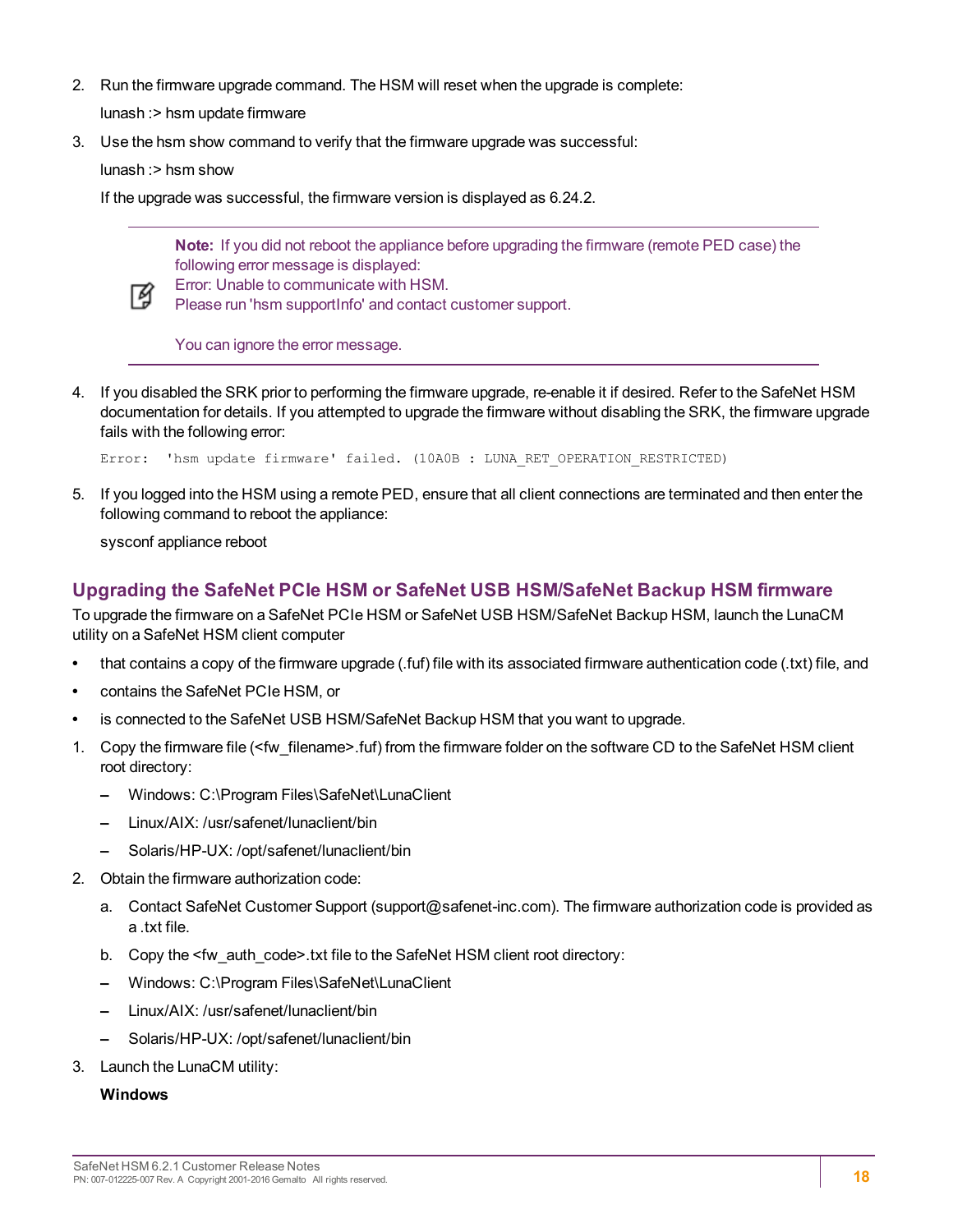a. Open a Command Prompt window

(Start > Programs > Accessories > Command Prompt).

b. Change to the SafeNet HSM client root directory:

cd C:\Program Files\SafeNet\LunaClient

c. Enter the following command

Lunacm

#### **Linux/AIX**

- a. Open a terminal window and change to the SafeNet HSM client root directory: /usr/safenet/lunaclient/bin
- b. Enter the following command:

./lunacm

#### **HP-UX/Solaris**

- a. Open a terminal window and change to the SafeNet HSM client root directory: /opt/safenet/lunaclient/bin
- b. Enter the following command:

./lunacm

- 4. Enter the following command to log in to the HSM. Note that the password is not required on PED-based systems: hsm login [-password <password>]
- 5. Enter the following command to upgrade the firmware on an attached SafeNet USB HSM:

hsm -updateFirmware -fuf <fw\_filename>.fuf -authcode <fw\_authcode\_filename>.txt

#### **Additional Tasks for Java Users**

You must copy the Java library (LunaAPI.dll) and jar file (LunaProvider.jar) from the client installation folder to the jre/lib/ext folder.

# <span id="page-18-0"></span>**Returning the HSM to Operation**

After performing the upgrade, you must reactivate the HSM partitions (if applicable) and re-register the SafeNet HSM client to return the HSM to operation.

#### **To return the HSM to operation**

- 1. If updating from firmware below 6.22.0, upgrade separates SafeNet USB HSM and SafeNet PCIe HSM administration partition and client application partitions, which causes client applications to see them as separate slots. This is a change from previous behavior. Make any necessary adjustments to your scripts and application settings.
- 2. If updating from firmware below 6.22.0, upgrading can change slot numbering, specifically the starting slot number in a slot listing. Refer to the "Slot Numbering and Behavior" section in the *HSM Administration Guide*. Other than that adjustment, for SafeNet PCIe HSM or SafeNet USB HSM your HSM is ready as soon as the firmware update is done.
- 3. Reactivate all partitions that were activated before the upgrade (applies to SafeNet Network HSM with PED Authentication).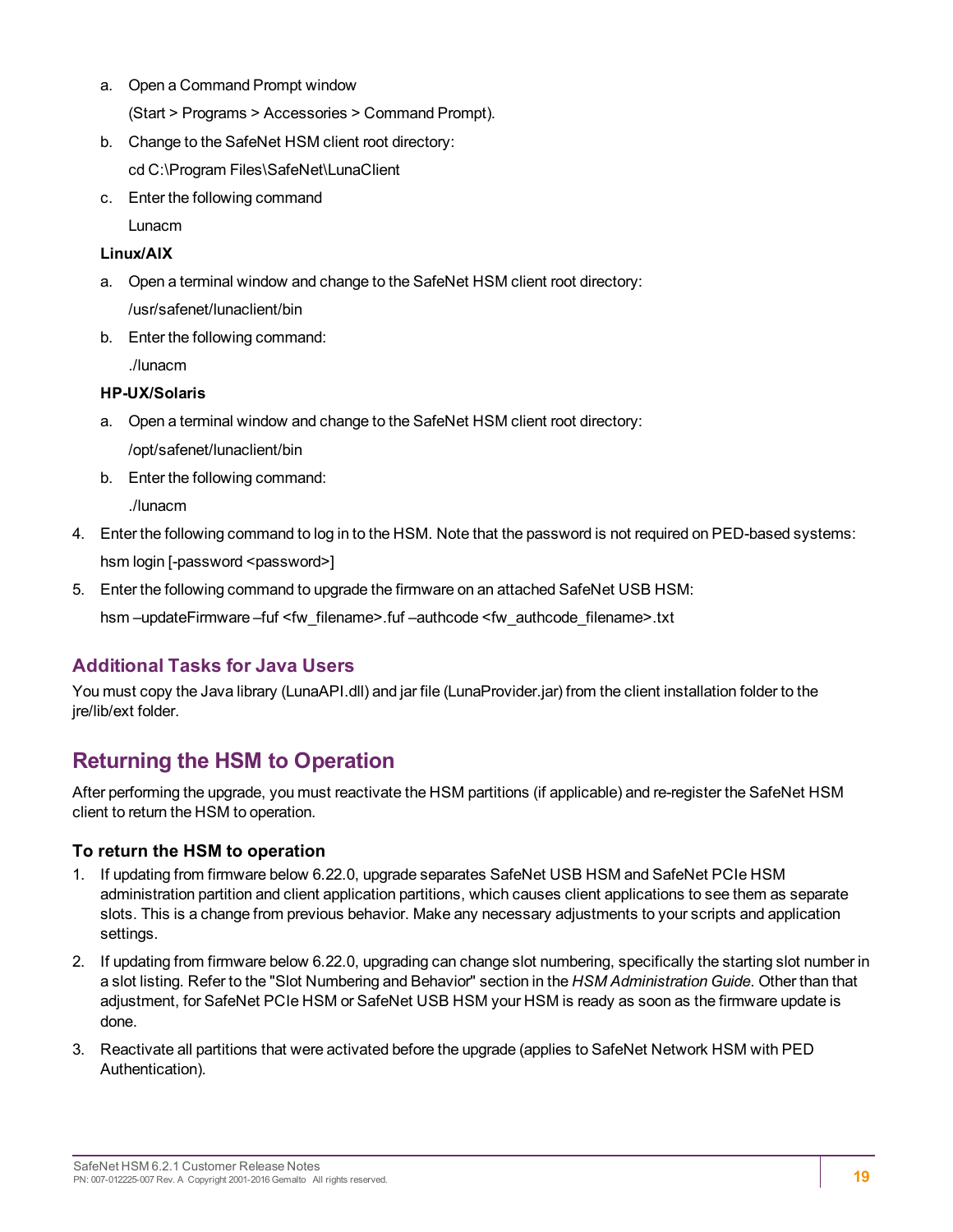# <span id="page-19-0"></span>**Migration Notes**

SafeNet HSM 6.2 introduces significant changes to the way in which the product operates. This section describes the tasks you might need to perform to successfully migrate your HSMs to SafeNet HSM 6.2.x, if you are starting from a firmware version lower than 6.22.0.

### <span id="page-19-1"></span>**SafeNet PCIe HSM or SafeNet USB HSM HA groups**

| Note: This section only applies if you are upgrading from a firmware version lower than 6.22.0 to<br>a firmware version that is 6.22.0 or higher. |
|---------------------------------------------------------------------------------------------------------------------------------------------------|
| a firmware version that is 6.22.0 or higher.                                                                                                      |

Firmware 6.22.0 and above changes how you see your SafeNet PCIe HSM and SafeNet USB HSMs. In previous releases, each slot represented a physical HSM. With 6.22.0 or higher firmware, each physical HSM is divided into two distinct partitions, as follows:

- **•** an Admin partition. The Admin partition is reserved for the HSM SO role, and uses the original (pre-6.22.0), HSM Serial Number.
- **•** a User partition. The User partition is used by the Partition Owner/Crypto Officer for cryptography. It is assigned a new serial number, created by appending 3 digits to the original serial number.

Virtual slots, used to configure HA groups, are also viewed as user partitions, and are therefore also assigned new serial numbers.

If you are using SafeNet PCIe HSM and SafeNet USB HSMs in HA mode, you must edit your **Chrystoki.conf** (Linux/Unix) or **Crystoki.ini** (Windows) file to update the partition serial numbers for the HA group members.

#### **Behavior with firmware older than 6.22.0**

Before firmware version 6.22.0, LunaCM did not make SafeNet PCIe HSM and SafeNet USB HSM user partitions visible. The following example shows how LunaCM displays PCIe HSM, GUSB HSM, and HA virtual slots with pre-6.22.0 firmware. Note that the HA group is shown at Slot Id 5.

#### **Example**

| Available HSMs:                                                                                                                                                                                                            |                                                                                                                  |
|----------------------------------------------------------------------------------------------------------------------------------------------------------------------------------------------------------------------------|------------------------------------------------------------------------------------------------------------------|
| $Slot$ Id $\rightarrow$<br>Tunnel Slot Id -><br>HSM Label -><br>HSM Serial Number -> 155316<br>$HSM$ Model $\rightarrow$<br>K6 Base<br>HSM Firmware Version $\rightarrow$ 6.21.0<br>$HSM$ Status $\rightarrow$             | 0<br>$\mathbf{1}$<br>pcie hsml<br>HSM Configuration -> Luna PCI (PED) Signing With Cloning Mode<br>OK            |
| $Slot$ Id $\rightarrow$<br>Tunnel Slot Id -><br>$HSM$ Label $\rightarrow$ pcie hsm2<br>HSM Serial Number $\rightarrow$ 155317<br>$HSM Model$ -><br>HSM Firmware Version $\rightarrow$ 6.21.0<br>$HSM$ Status $\rightarrow$ | $\mathbf{1}$<br>$\mathcal{P}$<br>K6 Base<br>HSM Configuration -> Luna PCI (PED) Signing With Cloning Mode<br>OK. |
| $Slot$ Id $\rightarrow$<br>HSM Label -><br>HSM Serial Number ->                                                                                                                                                            | 5<br>PCIHA<br>1155316                                                                                            |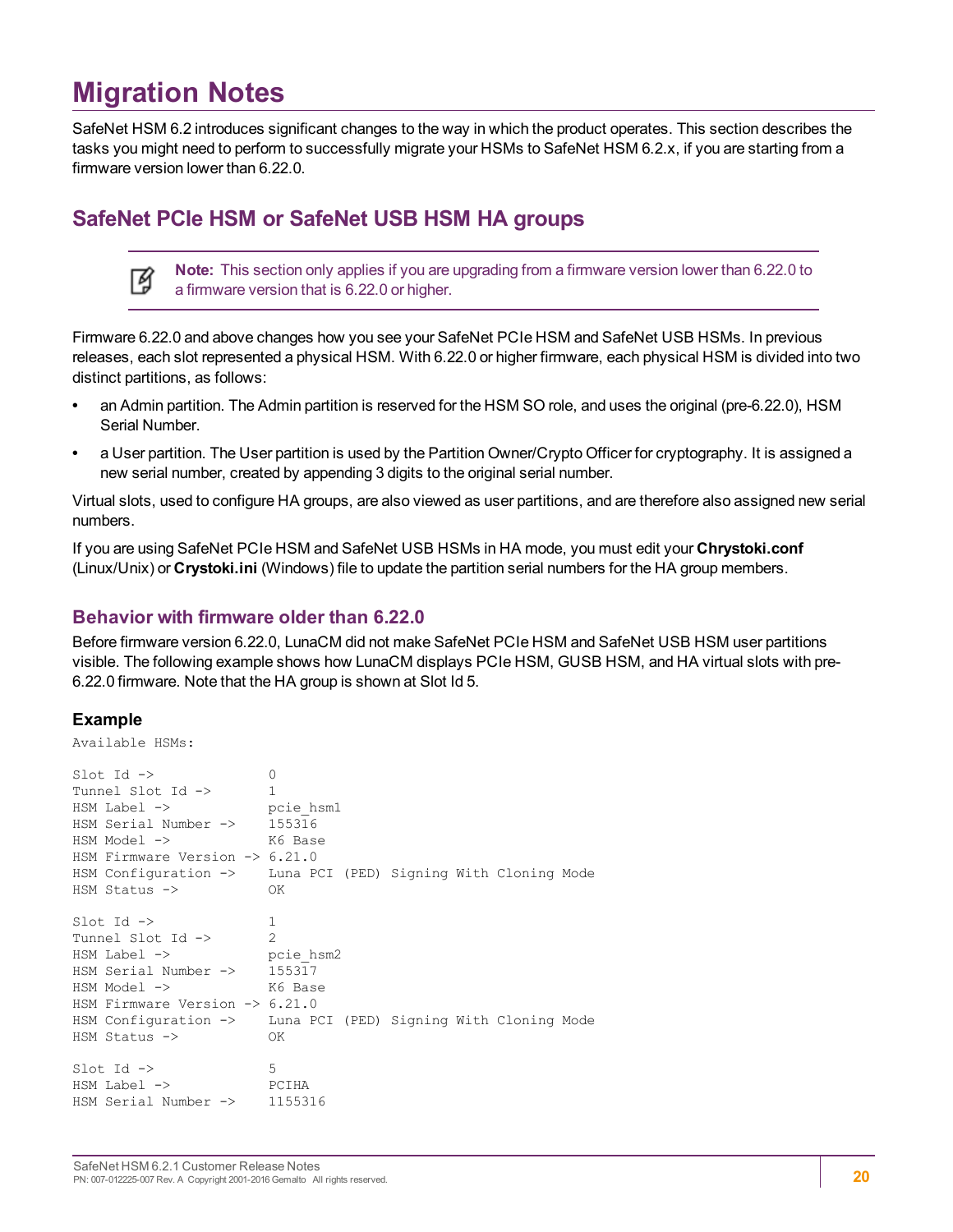HSM Model -> LunaVirtual HSM Firmware Version -> 6.21.0 HSM Configuration -> Luna Virtual HSM (PED) Signing With Cloning Mode HSM Status -> N/A - HA Group

#### **HA group definition in the Chrystoki.conf/Crystoki.ini file**

The members of the HA group shown in slot 5 are defined in the **VirtualToken** section of the **Chrystoki.conf**/**Crystoki.ini** file, as illustrated below:

```
VirtualToken = {
VirtualToken00Label = PCIHA;
VirtualToken00SN = 1155316;
VirtualToken00Members = 155316,155317;
}
```
#### **Behavior with 6.22.0 or higher firmware**

With firmware 6.22.0 or higher, LunaCM makes the user partition visible: it has its own serial number derived from the HSM's serial number. The following example shows the output of LunaCM for the same hardware after upgrading to the 6.22.0 firmware.

Note the user partition labeled **Cryptoki User** with serial number **155316014** is distinct from the HSM partition with label **pcie\_hsm1** and serial number **155316**. Note also that LunaCM does not identify the HA group. This is because the serial number of the HSM user partition changed, and no longer matches the value in the HA members list in the **Chrystoki.conf** or **Crystoki.ini** file.

#### **Example**

Available HSMs:

| $Slot$ Id $\rightarrow$     | $\circ$                                                    |
|-----------------------------|------------------------------------------------------------|
| Tunnel Slot Id ->           | 6                                                          |
| Label $\rightarrow$         | Cryptoki User                                              |
| Serial Number ->            | 155316014                                                  |
| Model $\rightarrow$         | K6 Base                                                    |
| Firmware Version ->         | 6.22.0                                                     |
| Configuration $\rightarrow$ | Luna User Partition, No SO (PED) Signing With Cloning Mode |
| Slot Description ->         | User Token Slot                                            |
| $Slot$ Id $\rightarrow$     | 5                                                          |
| Tunnel Slot Id ->           | 6                                                          |
| Label $\rightarrow$         | pcie hsm1                                                  |
| Serial Number ->            | 155316                                                     |
| Model $\rightarrow$         | K6 Base                                                    |
| Firmware Version ->         | 6.22.0                                                     |
| Configuration $\rightarrow$ | Luna HSM Admin Partition (PED) Signing With Cloning Mode   |
| Slot Description ->         | Admin Token Slot                                           |
| HSM Configuration ->        | Luna HSM Admin Partition (PED)                             |
| $HSM$ Status $\rightarrow$  | OK                                                         |
| $Slot$ Id $\rightarrow$     | 6                                                          |
| Tunnel Slot Id ->           | 12                                                         |
| Label $\rightarrow$         | Cryptoki User                                              |
| Serial Number ->            | 155317014                                                  |
| Model $\rightarrow$         | K6 Base                                                    |
| Firmware Version ->         | 6.22.0                                                     |
| Configuration $\rightarrow$ | Luna User Partition, No SO (PED) Signing With Cloning Mode |
| Slot Description ->         | User Token Slot                                            |
| $Slot$ Id $\rightarrow$     | 11                                                         |
| Tunnel Slot Id ->           | 12                                                         |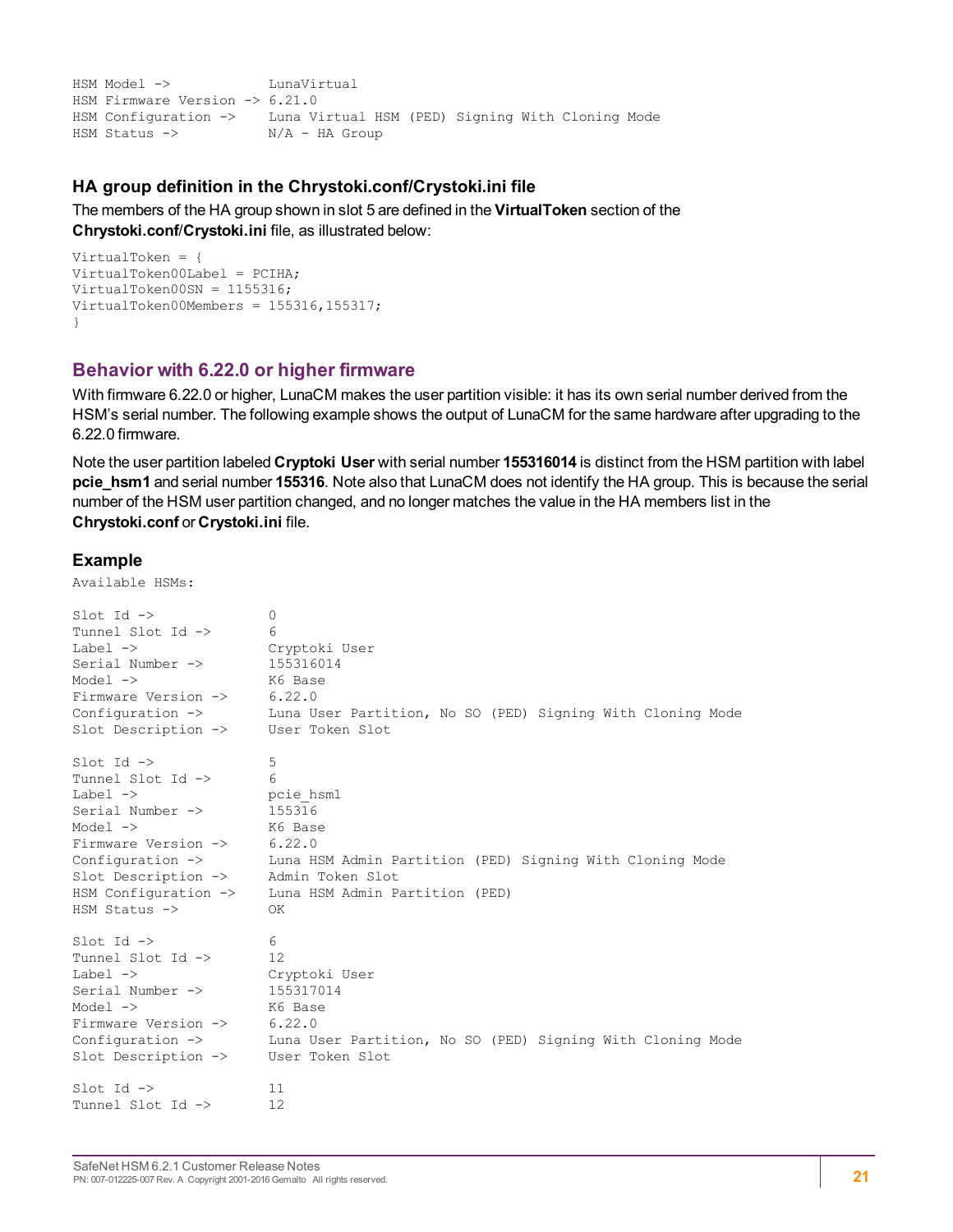```
Label -> pcie hsm2
Serial Number \rightarrow 155317
Model -> K6 Base<br>Firmware Version -> 6.22.0
Firmware Version ->
Configuration -> Luna HSM Admin Partition (PED) Signing With Cloning Mode<br>Slot Description -> Admin Token Slot
Slot Description ->
HSM Configuration -> Luna HSM Admin Partition (PED)
HSM Status -> OK
```
#### **Changes required to the Chrystoki.conf/Crystoki.ini file to restore the HA group definition**

To restore the HA group configuration, you must edit the **Chrystoki.conf**/**Crystoki.ini** file to update the virtual token slot serial numbers to include the three extra digits added to the user slot serial numbers after upgrading to firmware 6.22.0 or above (in this example, the extra digits are **014**). You must add the three digits to the **VirtualToken**<nn>**SN** and **VirtualToken**<nn>**Members** entries, as shown in the following example:

#### **Before upgrading to firmware 6.22.0 or above**

```
VirtualToken = {
VirtualToken00Label = PCIHA;
VirtualToken00SN = 1155316;
VirtualToken00Members = 155316,155317;
}
```
#### **After upgrading to firmware 6.22.0 or above**

```
VirtualToken = {
VirtualToken00Label = PCIHA;
VirtualToken00SN = 1155316014;
VirtualToken00Members = 155316014,155317014;
}
```
#### **Updating Your HA Group Configurations After Upgrading to Firmware 6.22.0 or above**

The following procedure describes, in detail, the steps you need to perform to reconfigure your HA group definitions in the **Chrystoki.conf**/**Crystoki.ini** file after upgrading to firmware 6.22.0 or above.

#### **To update your HA group definitions**

- 1. Update all members of the HA group to firmware 6.22.0 or above.
- 2. Ensure that you have write access to **/etc/Chrystoki.conf** (Linux/UNIX) or **chrystoki.ini** (Windows, in the SafeNet HSM client installation directory).
- 3. Edit the **Chrystoki.conf**/**Crystoki.ini** file and navigate to the **VirtualToken** section. Each virtual token is defined by three entries, as follows:
	- **– VirtualToken**<nn>**Label**. For example, VirtualToken00Label
	- **– VirtualToken**<nn>**SN**. For example, VirtualToken00SN
	- **– VirtualToken**<nn>**Members**. For example, VirtualToken00Members

where <nn> starts at 00 and increments by one for each HA group

You will need to modify the value of **VirtualToken**<nn>**Members** for each virtual token in the file to reflect its new serial number.

4. In LunaCM, enter the **partition list** command to determine the new serial numbers for the HA group members:

| Available HSMs:              |               |
|------------------------------|---------------|
| $Slot$ Id $\rightarrow$      | ∩             |
| Tunnel Slot Id $\rightarrow$ | 6             |
| Label $\rightarrow$          | Cryptoki User |
| Serial Number ->             | 155316014     |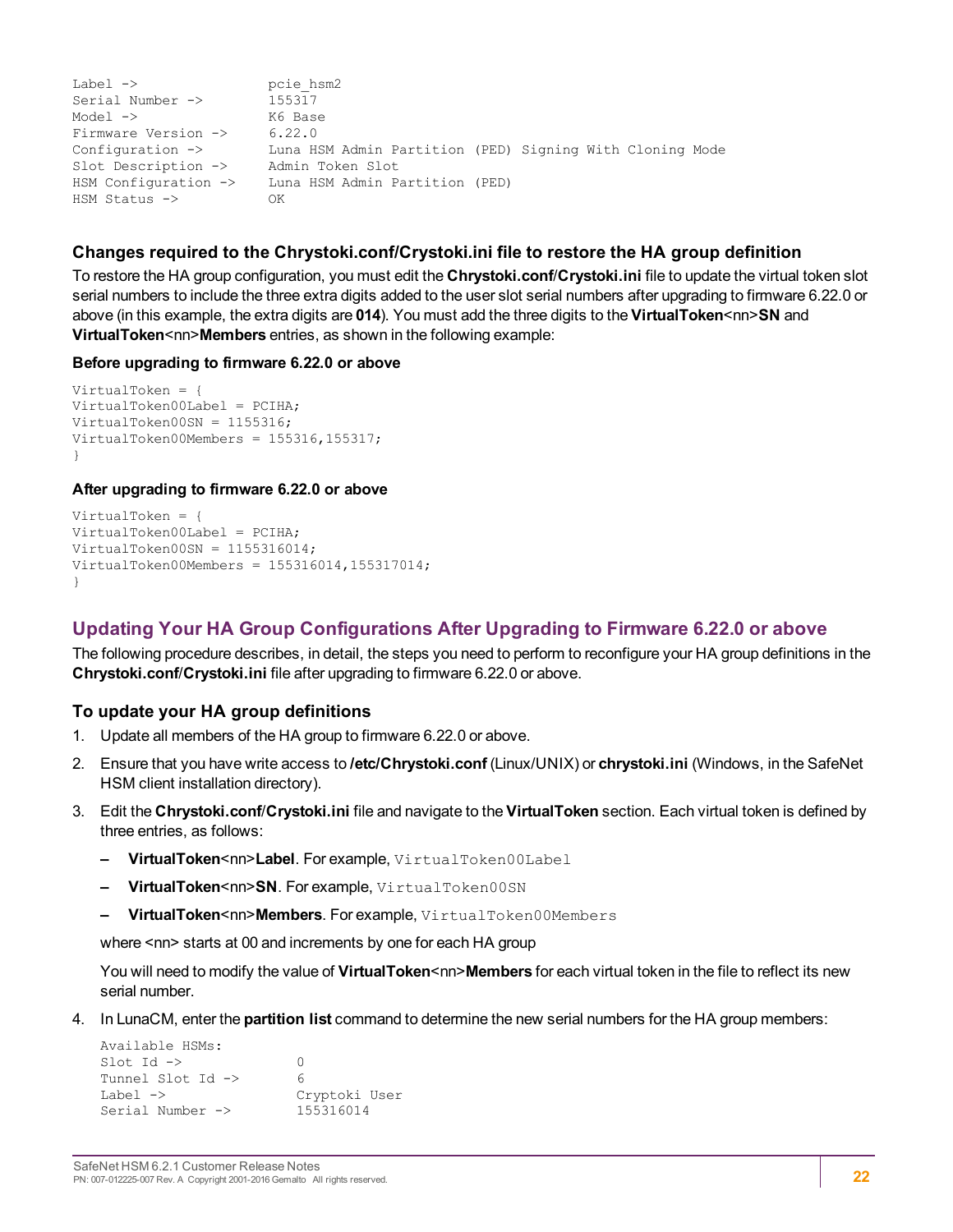Model -> K6 Base Firmware Version -> 6.22.0 Configuration -> Luna User Partition, No SO (PED) Signing With Cloning Mode Slot Description -> User Token Slot  $\text{slot}$  Id  $\rightarrow$  5 Tunnel Slot Id -> 6 Label -> pcie\_hsm1 Serial Number -> 155316 Model -> K6 Base Firmware Version -> 6.22.0 Configuration -> Luna HSM Admin Partition (PED) Signing With Cloning Mode Slot Description -> Admin Token Slot HSM Configuration -> Luna HSM Admin Partition (PED) HSM Status -> OK  $\text{slot}$   $\text{Id}$   $\rightarrow$  6 Tunnel Slot Id -> 12 Label -> Cryptoki User Serial Number -> 155317014 Model -> K6 Base Firmware Version -> 6.22.0 Configuration -> Luna User Partition, No SO (PED) Signing With Cloning Mode Slot Description -> User Token Slot  $\text{slot}$   $\text{Id}$   $\rightarrow$  11 Tunnel Slot Id -> 12 Label -> pcie hsm2 Serial Number -> 155317 Model -> K6 Base Firmware Version -> 6.22.0 U.22.0<br>Luna HSM Admin Partition (PED) Signing With Cloning Mode<br>Admin Token Slot Slot Description -> Admin Token Slot HSM Configuration -> Luna HSM Admin Partition (PED) HSM Status -> OK

5. For each serial number in **VirtualToken<nn>Members** find the slot with the matching serial number prefix, and take note of the three additional digits. Look for this information in slots with Slot Desciption ---> User Token Slot.

For example, for VirtualToken00Members = 155316, 155317, the new serial numbers displayed in LunaCM are 155316**014** and 155317**014**.

6. Add the last portion (**014** in our example) to the serial number for each virtual token member. In our example the new values after the modifications are:

```
VirtualToken00Members = 155316014,155317014;
```
- 7. Next adjust the value of **VirtualToken**<nn>**SN** in a similar manner. In our example, the adjusted value is 1155316014.
- 8. When you have updated the serial number for all virtual tokens and members, save the file.
- 9. If the HSMs are PED-AUTH, log in to each user partition slot (where Slot Description --> User Token Slot), one at the time, and enter the following LunaCM commands to activate the partition (the activation policy remains on after firmware update).

#### **slot** set -slot <slot\_id> **role login -n "Crypto Officer"**

You will be prompted for the challenge in LunaCM, and for the black key at the attached PED device. Successful login will activate your partition.

10. You should now be able to see your virtual token (HA group). First, restart LunaCM in one of following two ways: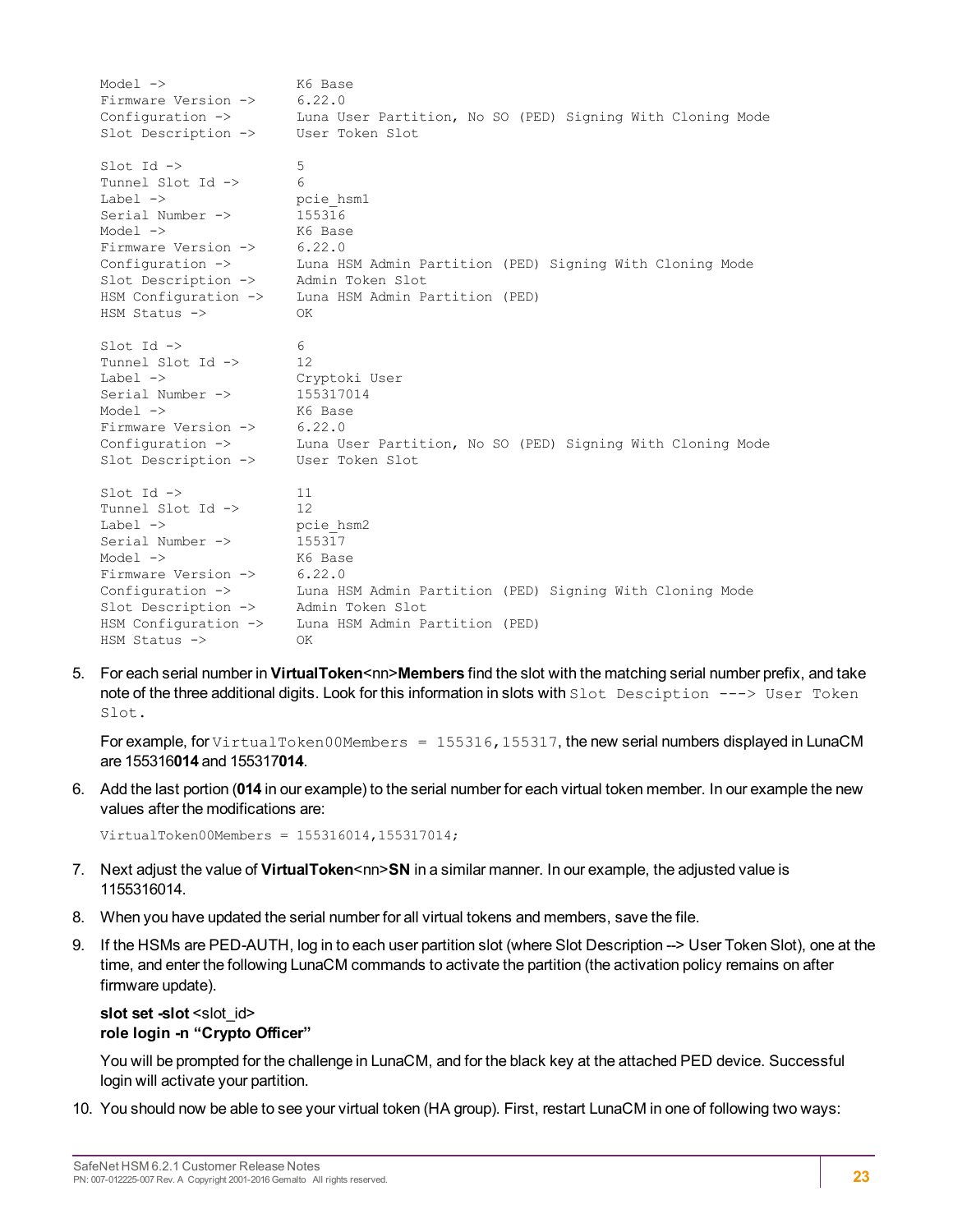**–** Exit from LunaCM by typing **exit** and launch LunaCM again

#### **–** From the lunacm:> prompt, enter **clientconfig restart -force**

LunaCM output for our example now shows:

Available HSMs:  $Slot$  Id  $\rightarrow$  0 Tunnel Slot Id -> 6 Label -> Cryptoki User Serial Number -> 155316014 Model -> K6 Base Firmware Version -> 6.22.0 Configuration -> Luna User Partition, No SO (PED) Signing With Cloning Mode Slot Description -> User Token Slot  $\text{slot}$  Id  $\rightarrow$  5 Tunnel Slot Id -> 6 Label -> pcie hsm1 Serial Number -> 155316 Model -> K6 Base Firmware Version -> 6.22.0 Configuration -> Luna HSM Admin Partition (PED) Signing With Cloning Mode Slot Description -> Admin Token Slot HSM Configuration -> Luna HSM Admin Partition (PED) HSM Status -> OK  $\text{slot}$  Id  $\rightarrow$  6 Tunnel Slot Id -> 12<br>
Label -> Cry Cryptoki User<br>155317014 Serial Number -> Model -> K6 Base Firmware Version -> 6.22.0 Configuration -> Luna User Partition, No SO (PED) Signing With Cloning Mode Slot Description -> User Token Slot  $\text{slot}$  Id  $\rightarrow$  11 Tunnel Slot Id -> 12 Label -> pcie hsm2 Serial Number  $\rightarrow$  155317 Model -> K6 Base Firmware Version -> 6.22.0 Configuration -> Luna HSM Admin Partition (PED) Signing With Cloning Mode Slot Description -> Admin Token Slot Slot Description -> Admin Token Slot<br>HSM Configuration -> Luna HSM Admin Partition (PED) HSM Status -> OK  $\text{Slot}$  Id  $\rightarrow$  8 HSM Label -> PCIHA HSM Serial Number  $\rightarrow$  1155316014 HSM Model -> LunaVirtual HSM Firmware Version -> 6.22.0 HSM Configuration -> Luna Virtual HSM (PED) Signing With Cloning Mode HSM Status -> N/A - HA Group

# <span id="page-23-0"></span>**Known Issues**

This section lists the issues known to exist in the product at the time of release. Workarounds are provided where available.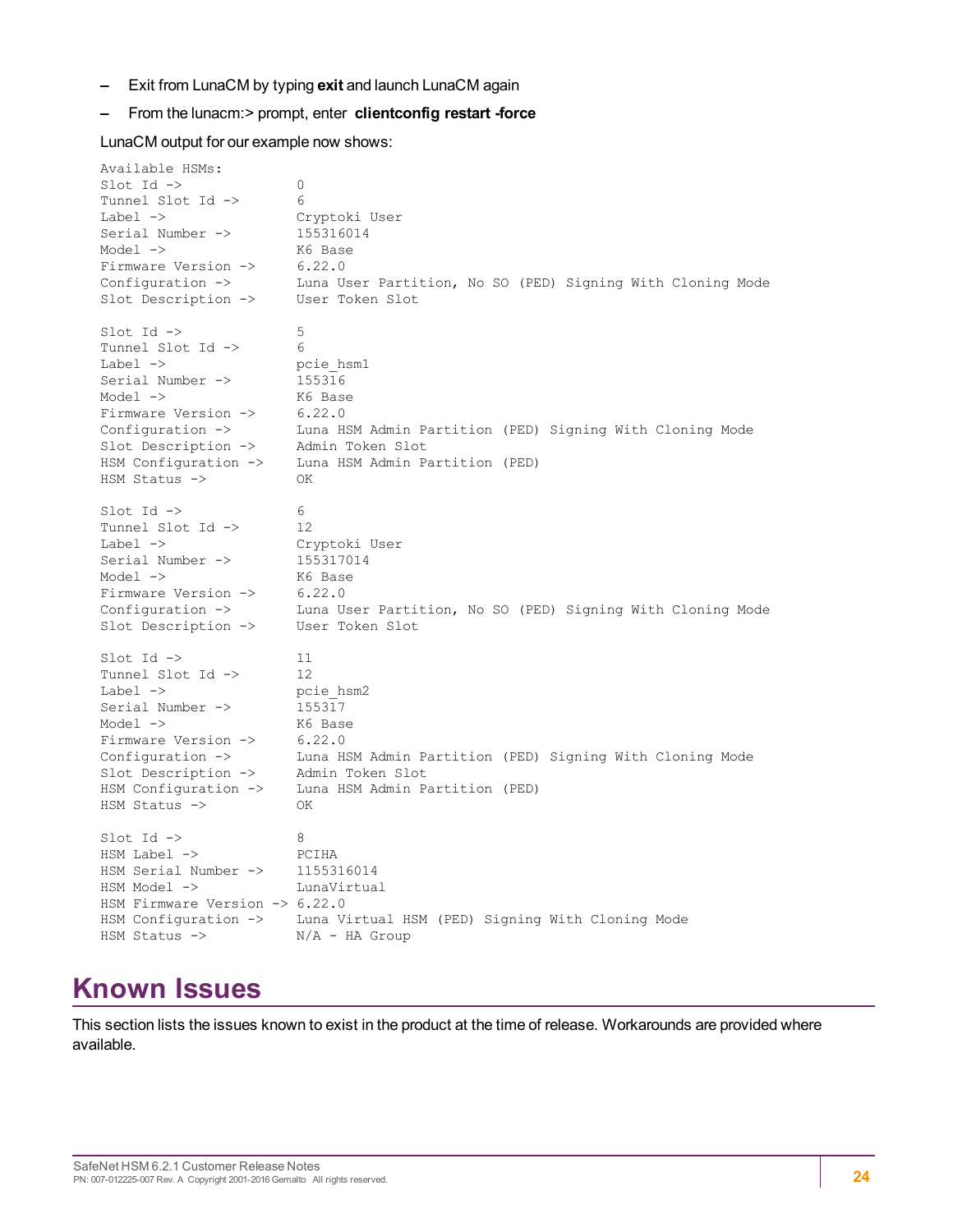# <span id="page-24-0"></span>**Issue Severity Definitions**

| <b>Priority</b> | <b>Classification</b> | <b>Definition</b>                |
|-----------------|-----------------------|----------------------------------|
| C               | Critical              | No reasonable workaround exists. |
| Н               | High                  | Reasonable workaround exists.    |
| M               | Medium                | Medium level priority problems.  |
|                 | Low                   | Lowest level priority problems.  |

The following table defines the severity of the issues listed in this section.

# <span id="page-24-1"></span>**Known Issues**

| <b>Issue</b>                                                                                                           | <b>Sever</b><br>ity | <b>Synopsis</b>                                                                                                                                                                                                                                                                                                                                                                                                                                                                                                                                                                                                                                                                                       |
|------------------------------------------------------------------------------------------------------------------------|---------------------|-------------------------------------------------------------------------------------------------------------------------------------------------------------------------------------------------------------------------------------------------------------------------------------------------------------------------------------------------------------------------------------------------------------------------------------------------------------------------------------------------------------------------------------------------------------------------------------------------------------------------------------------------------------------------------------------------------|
| LHSM-<br>37038:<br>Register a<br>Luna SA to<br>the client will<br>fail if the<br>Luna Client<br>CAFile.pem<br>is empty | H                   | Problem: To reproduce, ensure that a CAFile.pem exists in the proper cert folder, with no<br>contents.<br>Register a SafeNet Network HSM appliance to the client.<br>Registration fails like the following if the CAFile.pem is empty<br>[root@localhost bin]# ./vtl addserver -n 172.20.17.35 -c 172.20.17.35.pem<br>Error: Could not register the server's certificate. Please<br>ensure filename provided is correct and that the<br>current user has read and write privileges to the files<br>and directory at: /usr/safenet/lunaclient/cert/server/CAFile.pem. (-2)<br>Workaround: Delete the CAFile.pem and retry adding a SafeNet Network HSM, which<br>recreates and populates a CAFile.pem. |
| LHSM-<br>36894:<br>lunacm HA<br>list<br>command<br>doesn't<br>always show<br>the correct<br>HA sync<br>state           | H                   | Problem: LunaCM HA sync code will not always detect out-of-sync condition between HA<br>member.<br>To reproduce, use ckdemo to create a data object on the HA virtual slot and then create<br>another data object on one of the physical HA member slots only. With this setup, the HA slot<br>should be out of sync but HA list command will report that the HA slot is in-sync.<br>Workaround: Avoid writing directly to individual (physical) member slots when HA is active.                                                                                                                                                                                                                      |
| LHSM-<br>31236:<br>Ckdemo:<br>token serial<br>number does<br>not match<br>with the<br>partition                        | H                   | Problem: *Steps to reproduce:*<br>1. assign one partition to remote Luna Client<br>2. from lunaclient check the slot infor by vtl v<br>3. ckdemo check the token infor (option 12)<br>*Expecting:*<br>The token serial number from ckdemo to match with the partition serial number that shows<br>from the vtl v.                                                                                                                                                                                                                                                                                                                                                                                     |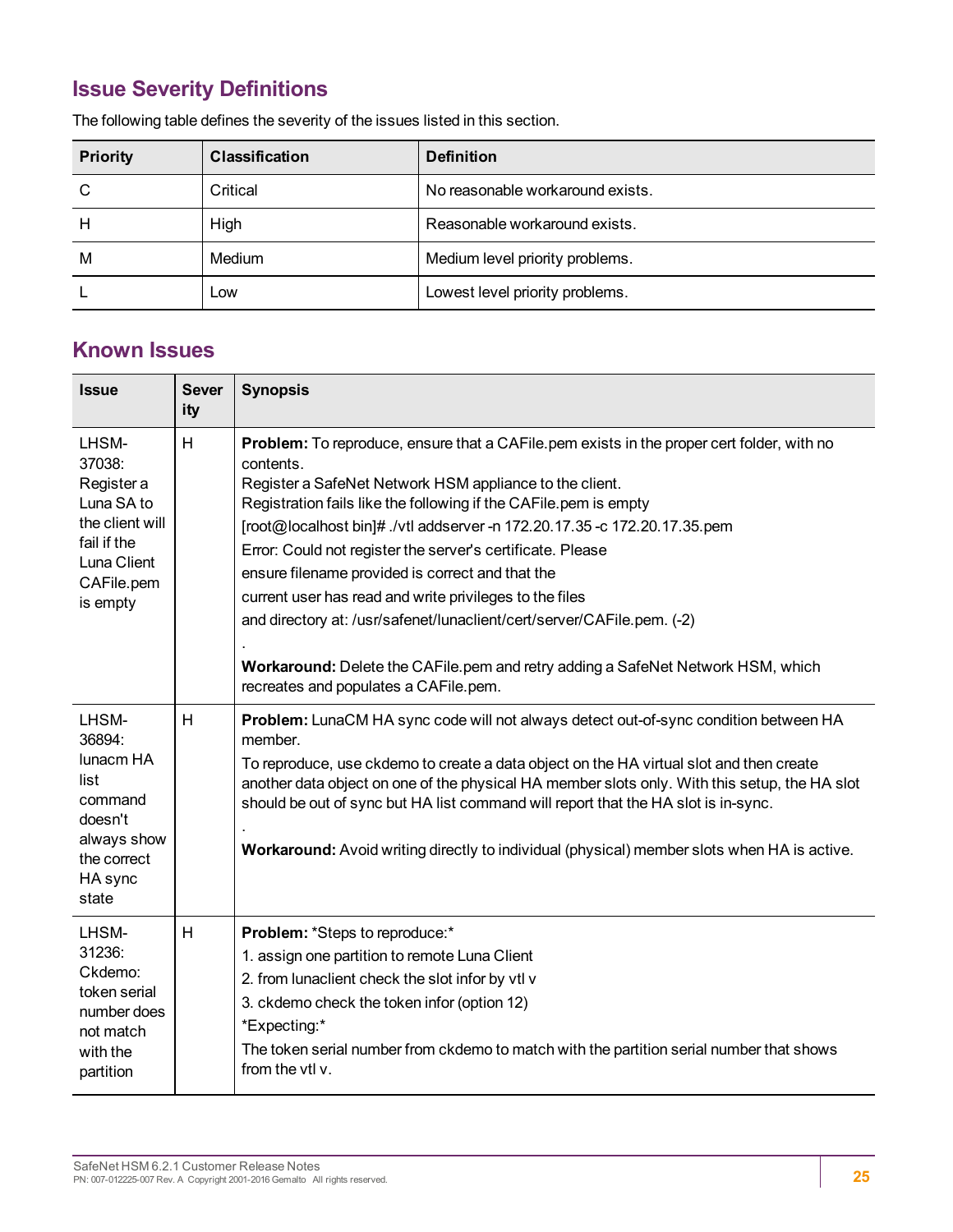| <b>Issue</b>                                                                         | <b>Sever</b><br>ity | <b>Synopsis</b>                                                                                                                                                                                                                                                                                                                                                                                                                                                                                                                                                                                                                                                                                                                                                                                                                                                                                                                                                                                                                                                                                                                        |
|--------------------------------------------------------------------------------------|---------------------|----------------------------------------------------------------------------------------------------------------------------------------------------------------------------------------------------------------------------------------------------------------------------------------------------------------------------------------------------------------------------------------------------------------------------------------------------------------------------------------------------------------------------------------------------------------------------------------------------------------------------------------------------------------------------------------------------------------------------------------------------------------------------------------------------------------------------------------------------------------------------------------------------------------------------------------------------------------------------------------------------------------------------------------------------------------------------------------------------------------------------------------|
| serial<br>number in<br>$6.1$ and<br>above                                            |                     | *Actual result:*<br>The token serial number does NOT match with the partition serial number.<br>LunaClient 6.2.0-15-Linux 64<br>vtl v<br>Slot<br>Serial #<br>Label<br>====<br>$=$ $=$ $=$ $=$<br>$\begin{minipage}{0.99\linewidth} \begin{tabular}{l} \multicolumn{2}{l}{} & \multicolumn{2}{l}{} & \multicolumn{2}{l}{} \\ \multicolumn{2}{l}{} & \multicolumn{2}{l}{} & \multicolumn{2}{l}{} \\ \multicolumn{2}{l}{} & \multicolumn{2}{l}{} & \multicolumn{2}{l}{} \\ \multicolumn{2}{l}{} & \multicolumn{2}{l}{} & \multicolumn{2}{l}{} \\ \multicolumn{2}{l}{} & \multicolumn{2}{l}{} & \multicolumn{2}{l}{} \\ \multicolumn{2}{l}{} & \multicolumn{2}{l}{} & \multicolumn{2}{l}{} \\$<br>1072743706450<br>P1SA1<br>$\mathbf{1}$<br>$\overline{2}$<br>1107440122459<br>P1SA3<br>ckdemo option 12<br>Token label -> P1SA1<br>Token Manufacturer -> Safenet, Inc.<br>Token Model -> LunaSA<br>Token Serial Number -> 3296849746<br>Token label -> P1SA3<br>Token Manufacturer -> Safenet, Inc.<br>Token Model -> LunaSA<br>Token Serial Number -> 3633527387<br>Workaround: None for CKDemo at this time. Works properly in lunacm.  |
| LHSM-<br>41016:<br>Cannot<br>upgrade FW<br>on backup<br><b>HSM</b> with<br>partition | М                   | Problem:<br>1. Start with a backup HSM with FW 6.10.9<br>2. Partition backup some objects to the backup HSM<br>3. Try to do firmware upgrade on the backup HSM<br>4. It fails and complains<br>lunacm:> hsm uf -u fwupdateG5_realCert_6.24.2_RC6.FUF -a authcodeG5_<br>realCert 6.24.2 RC6.TXT<br>You are about to update the firmware.<br>The HSM will be reset.<br>Are you sure you wish to continue?<br>Type 'proceed' to continue, or 'quit' to quit now -> proceed<br>Updating firmware. This may take several minutes.<br>Number of Partitions found: 1<br>New Partition Headers are larger. Checking for free space to accommodate<br>this.<br>Partition #: 1 Name: backup1 Status: Failed<br>Current Free: 0 bytes Required: 7164 bytes<br>Objects must be deleted from 'Failed' Partitions before FW Upgrade can be<br>applied.<br>Command Result : 0x80000903 (CKR_UNKNOWN)<br>Workaround: Avoid updating the Backup HSM firmware past the recommended version<br>6.10.9. Or clear objects from any existing partition, or delete the backup partition before<br>performing firmware upgrade to a version newer than 6.10.9. |
| LHSM-<br>32337: After<br>disabling the<br>"HA auto-<br>synchronizat                  | M                   | Problem: Steps to reproduce:<br>1. Perform the network setup on two SafeNet Network HSM<br>2. Ensure that the Allow Cloning and Allow Network Replication policies are "On" in hsm<br>showPolicies.<br>3. Create a partition on each SafeNet Network HSM. They must have the same password.                                                                                                                                                                                                                                                                                                                                                                                                                                                                                                                                                                                                                                                                                                                                                                                                                                            |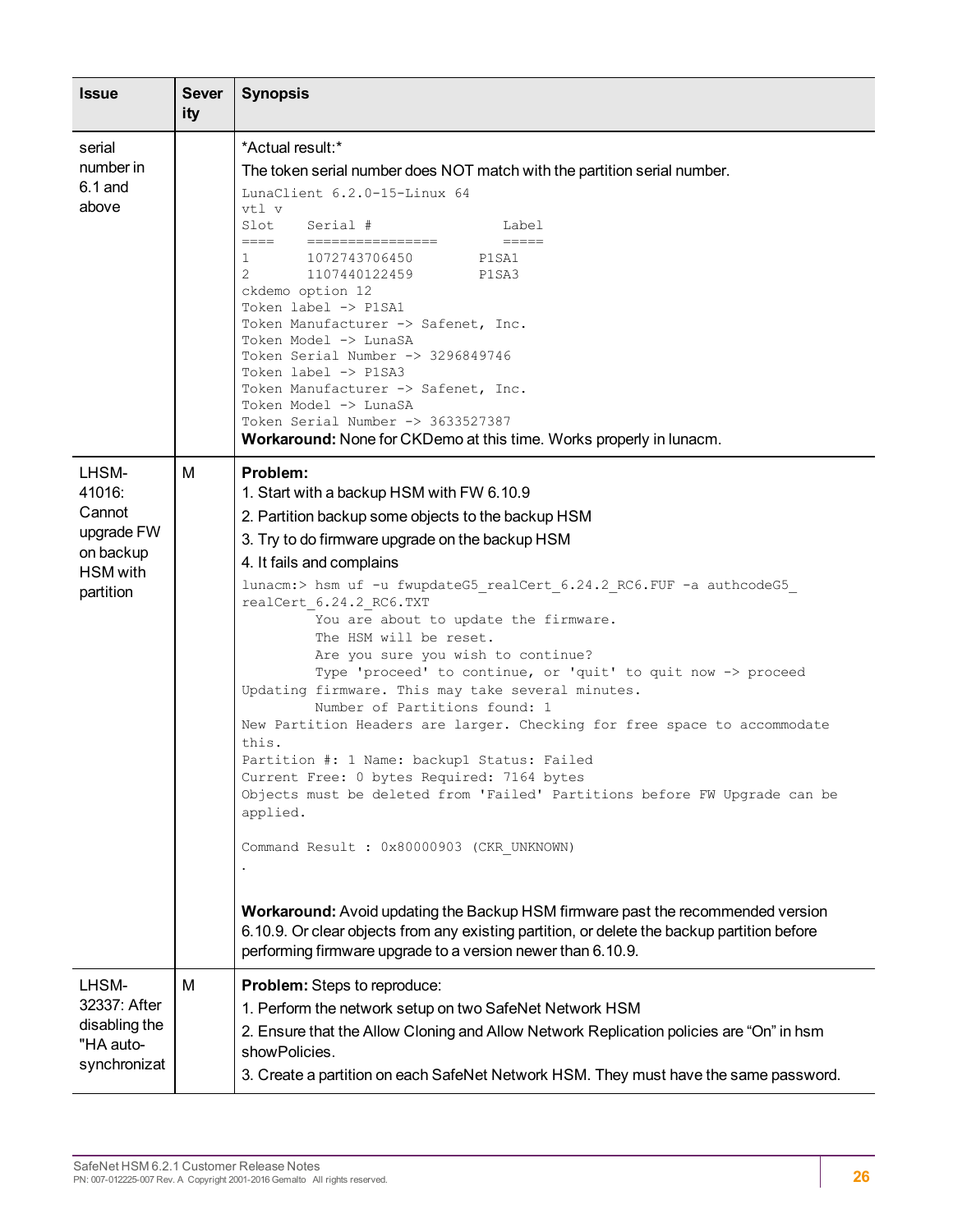| <b>Issue</b>       | <b>Sever</b><br>ity | <b>Synopsis</b>                                                                                                                                |
|--------------------|---------------------|------------------------------------------------------------------------------------------------------------------------------------------------|
| ion" mode, it      |                     | 4. Create a Network Trust Link between the Client and the Appliance                                                                            |
| still shows        |                     | 5. Register client computer with both SafeNet Network HSMs                                                                                     |
| "need sync<br>no". |                     | 6. On client machine, run the lunacm utility. It must show the registered partitions.                                                          |
|                    |                     | 7. Run hagroup create command:                                                                                                                 |
|                    |                     | lunacm:> haGroup creategroup -serialNumber <serial number=""> -1 <label> -p<br/><password></password></label></serial>                         |
|                    |                     | The serial number must be of the partition which will be added to the hagroup as first member.<br>The label given will be the name of hagroup. |
|                    |                     | 8. Run hagroup addmember command to add another member to the HA group:                                                                        |
|                    |                     | lunacm:> hagroup addMember-serialNumber <serial number=""> -group <groupname> -<br/>password <password></password></groupname></serial>        |
|                    |                     | 9. Similarly create one more HA group.                                                                                                         |
|                    |                     | 10. Run ha listgroup to check auto-sync enabled on both groups.                                                                                |
|                    |                     | 11. Disable ha-sync on one of ha group                                                                                                         |
|                    |                     | 12. Run ha listgroup to verify autosync is disable on one of ha group                                                                          |
|                    |                     | 13. Start two traffic on both ha group slot with 100 threads, running for a while, then stop traffic                                           |
|                    |                     | 14. check sync state on both ha group                                                                                                          |
|                    |                     | Expected:                                                                                                                                      |
|                    |                     | One HA group should be sync, another should not                                                                                                |
|                    |                     | <b>Actual Output:</b>                                                                                                                          |
|                    |                     | Shows sync required: NO                                                                                                                        |
|                    |                     | Workaround: None.                                                                                                                              |
| LHSM-<br>31213: HA | M                   | Problem: When a member of an HA group is removed and brought back after auto-recovery is                                                       |
| member             |                     | done, the log messages says that the recovery attempt is successful but lunacm does not<br>show that the recovered member is alive or up.      |
| doesn't            |                     | Workaround: Restart lunacm to update the slot list.                                                                                            |
| show it is         |                     |                                                                                                                                                |
| alive even         |                     |                                                                                                                                                |
| after auto-        |                     |                                                                                                                                                |
| recovery           |                     |                                                                                                                                                |

# <span id="page-26-0"></span>**Resolved Issues**

This section lists issues fixed in the product at the time of release. The following table defines the severity of the issues listed in this section.

| <b>Priority</b> | <b>Classification</b> | <b>Definition</b>                |
|-----------------|-----------------------|----------------------------------|
|                 | Critical              | No reasonable workaround exists. |
| Н               | High                  | Reasonable workaround exists.    |
| M               | Medium                | Medium level priority problems.  |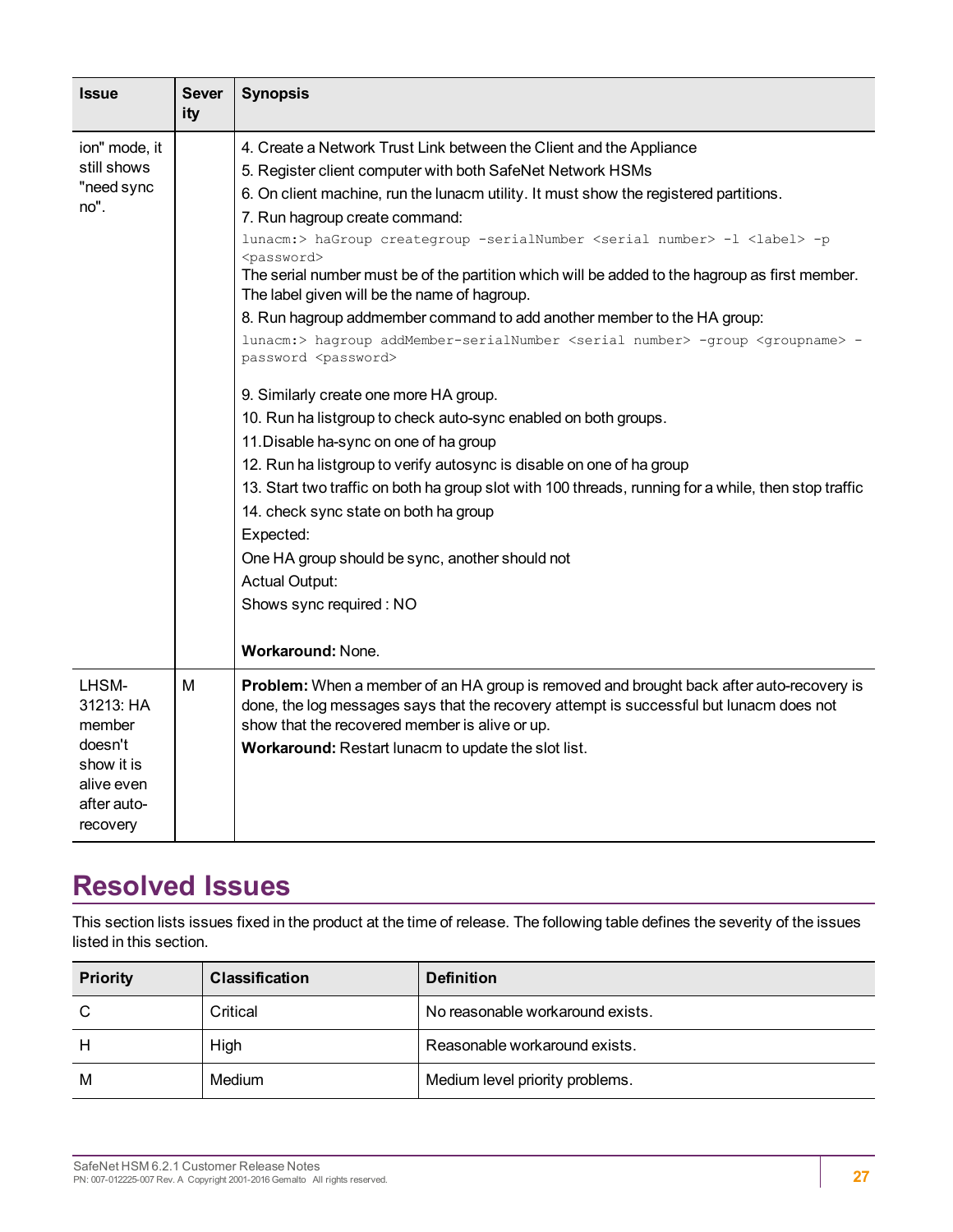| <b>Priority</b> | <b>Classification</b> | <b>Definition</b>               |
|-----------------|-----------------------|---------------------------------|
|                 | <b>LOW</b>            | Lowest level priority problems. |

# <span id="page-27-0"></span>**List of Resolved Issues**

| <b>Issue</b>                                                                                                                            | <b>Severity</b> | <b>Synopsis</b>                                                                                                                                                                                                                                                                                                                                                                                                            |  |
|-----------------------------------------------------------------------------------------------------------------------------------------|-----------------|----------------------------------------------------------------------------------------------------------------------------------------------------------------------------------------------------------------------------------------------------------------------------------------------------------------------------------------------------------------------------------------------------------------------------|--|
| LHSM-32186 HA<br>manual sync fails<br>if password<br>parameter is not<br>provided                                                       | H               | Problem: synchronization doesn't work:<br>lunacm:>hagroup synchronize-g lunaha<br>Enter the password: **********<br>No synchronization performed/needed.<br><b>Command Result: No Error</b><br>lunacm:>hagroup synchronize -g lunaha -p ******<br>completed successfully.<br>Fixed:<br>lunacm:>hagroup s -g MY<br>Enter the password: *******<br>Synchronization completed.<br>Command Result : No Error<br>$l$ unacm: $>$ |  |
| LHSM-25676<br>Cannot run java<br>samples on<br>HPUX: java 7,8                                                                           | M               | <b>Problem:</b> Cannot run any JAVA samples on JAVA 7,8 for both 32 and 64 bit<br>architecture:<br>Fixed:                                                                                                                                                                                                                                                                                                                  |  |
| LHSM-25155<br>Luna SA 6.2: PPT<br>partition policy 37<br>stc is allowed to be<br>ON on create with<br>hsm policy 39 still<br><b>OFF</b> | м               | Problem: Typically, a partition's Policy 37 can not be turned on if the HSM<br>Policy 39 is OFF. However, on create of Partition with template having policy 37<br>ON, it lets it happen.<br>Fixed:                                                                                                                                                                                                                        |  |

# <span id="page-27-1"></span>**Support Contacts**

| <b>Contact method</b> | <b>Contact</b> |
|-----------------------|----------------|
| <b>Address</b>        | SafeNet, Inc.  |